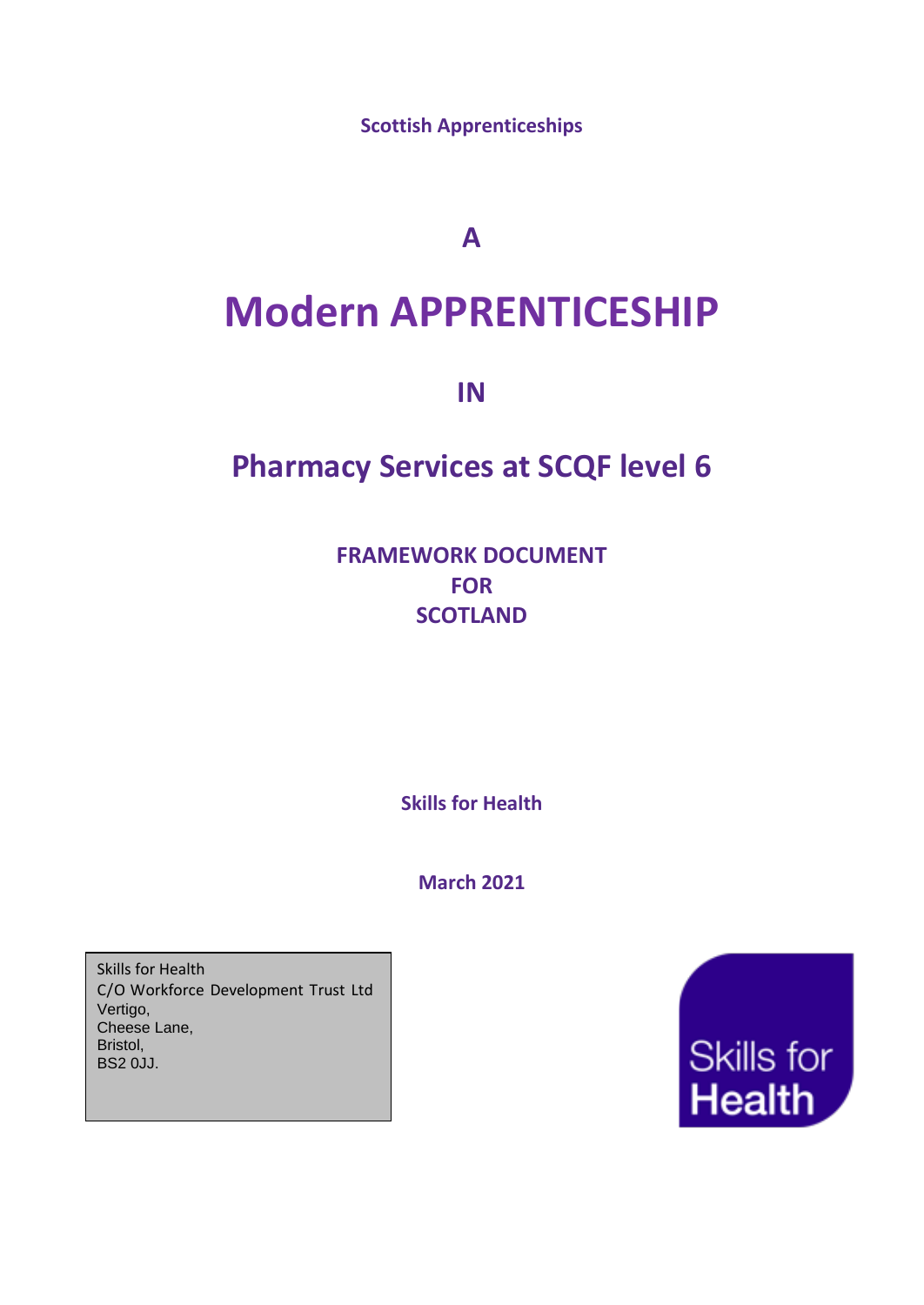# Amendments to this framework examples

| Version | Date of Change | Amendment                                                                                                                               | Comments                                                    |
|---------|----------------|-----------------------------------------------------------------------------------------------------------------------------------------|-------------------------------------------------------------|
| 1.0     | April 2011     | <b>Framework first</b><br>published                                                                                                     |                                                             |
| 1.1     | March 2021     | Complete framework<br>refreshed:<br>VQ Changed<br>Training qual added<br>Core skills embedded<br>(no need for separate<br>certification | Full consultation and<br>new proposal<br>document completed |

This framework document is a controlled document. The latest version can be found on the Skills Development Scotland website here:

[https://www.skillsdevelopmentscotland.co.uk/what-we-do/apprenticeships/modern-apprenticeships/modern](https://www.skillsdevelopmentscotland.co.uk/what-we-do/apprenticeships/modern-apprenticeships/modern-apprenticeship-frameworks/)[apprenticeship-frameworks/](https://www.skillsdevelopmentscotland.co.uk/what-we-do/apprenticeships/modern-apprenticeships/modern-apprenticeship-frameworks/)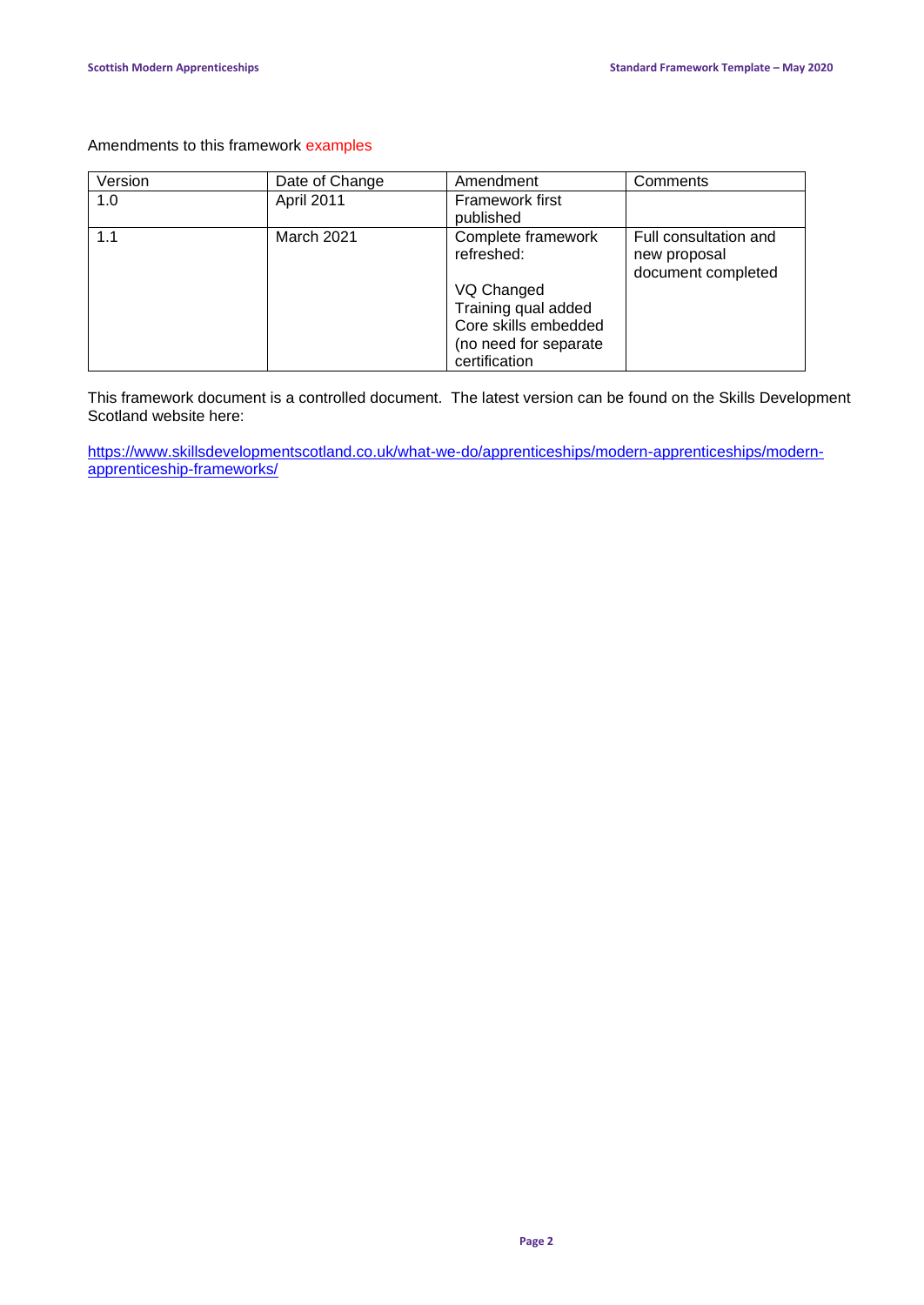# **Contents**

| Apprenticeships in Scotland                 | 4              |
|---------------------------------------------|----------------|
| Modern Apprenticeships in Pharmacy Services | 5              |
| <b>Summary of Framework</b>                 | $\overline{7}$ |
| The Framework                               | 8              |
| Registration and certification              | 9              |
| Recruitment and selection                   | 10             |
| Equal opportunities                         | 10             |
| Health and safety                           | 10             |
| Contracts                                   | 10             |
| <b>Employment status of Apprentices</b>     | 11             |
| Terms and conditions of employment          | 11             |
| Training and development                    | 12             |
| Consultation                                | 14             |
| Career progression                          | 16             |

# **Appendices**

| Appendix 1 | Stakeholder Responsibilities                | 13 |
|------------|---------------------------------------------|----|
| Appendix 2 | Modern Apprenticeship Centres (MACs)        | 16 |
| Appendix 3 | <b>Training Agreement and Training Plan</b> |    |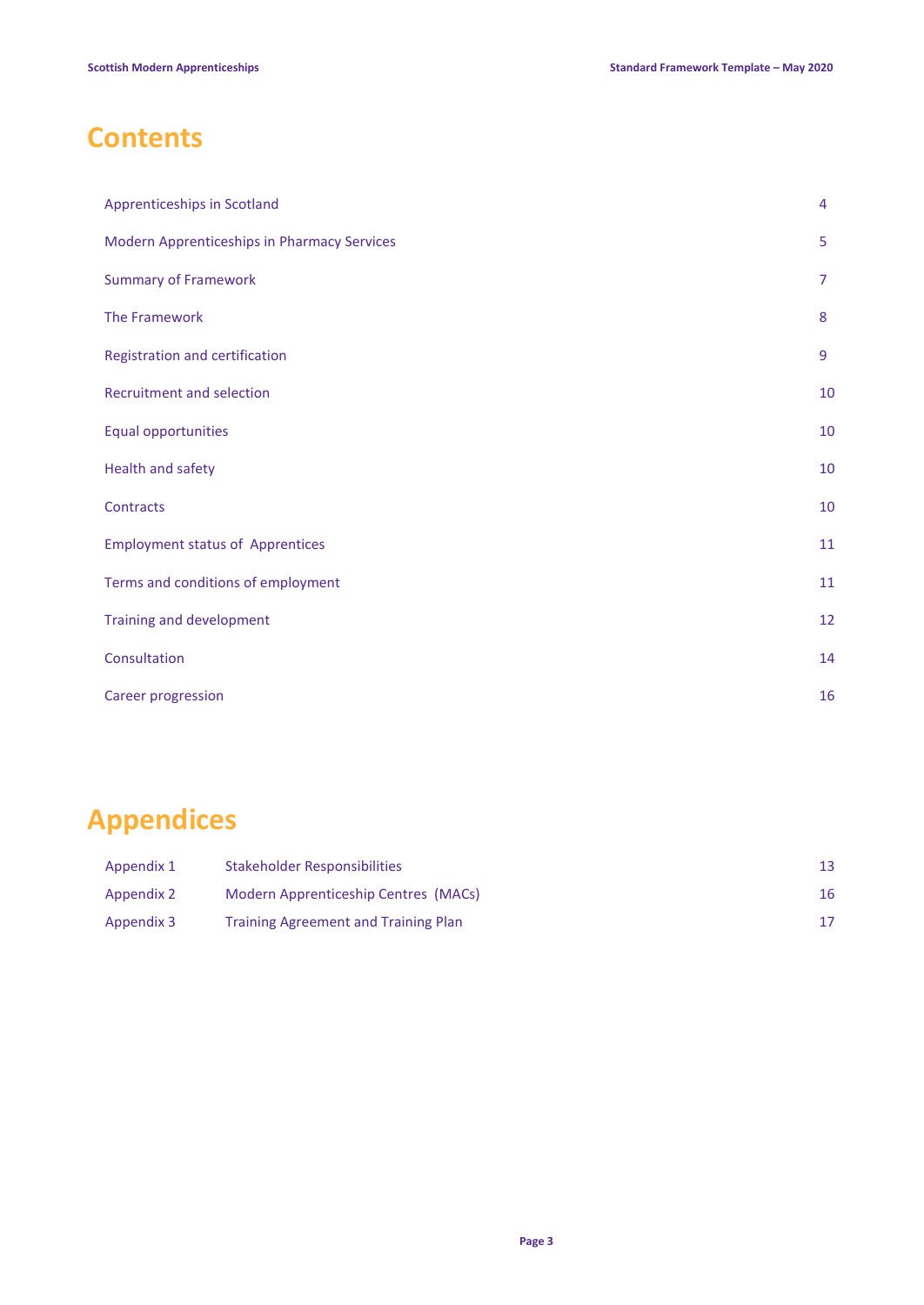# **Apprenticeships in Scotland**

This framework document is for the use of developers or SSCs reviewing existing or developing new apprenticeships via the Standards and Frameworks contracted methodology to submit to the Apprenticeship Approvals Group (AAG). Foundation and Graduate currently have their own bespoke templates.

For those apprenticeship developments via the new facilitated approach methodology (Technical Expert Group TEG) these should be submitted to AAG on their bespoke framework and standards documentation.

#### **What are Apprenticeships?**

There are six models of Apprenticeship in Scotland offering qualifications obtained at school with the Foundation Apprenticeship programme, and for those in paid employment, through the modern, technical, professional, higher and graduate apprenticeships. These are:

- a) Foundation Apprenticeships at SCQF level 6
- b) Modern Apprenticeships at SCQF levels 5 6 and 7
- c) Technical Apprenticeships at SCQF levels 8 & 9
- d) Professional Apprenticeships at SCQF levels 10 12
- e) Higher Apprenticeships at SCQF level 8
- f) Graduate Apprenticeships at SCQF levels 9 11

Modern to Graduate Apprenticeships offer those aged 16 or over paid employment combined with the opportunity to train for jobs at craft, technician and management level. Foundation Apprenticeships are delivered in senior phase of school and are not employed.

#### **Who develops them?**

Apprenticeships are normally developed by Sector Skills Councils or a Standards Setting Organisations consult with employers and key partners in their sector to produce a training programme, which meets the needs of employers.

#### **Who are they for?**

Modern to Graduate Apprenticeships are available to employees aged 16 or over. Employees need to demonstrate to their employer that they have the potential to complete the programme. All Apprentices in Scotland must have a demonstrable need to acquire significant new knowledge and skills to fulfil their job role. The apprenticeship framework selected for the employee must be the most appropriate learning programme generally available to that individual, providing such knowledge and skills. While foundation apprenticeships are delivered within the senior phase of schools.

#### **What's in a Scottish Apprenticeship?**

In Scotland, there are more than 80 different Scottish Apprenticeships and they are all designed to deliver a training package around a minimum standard of competence defined by employers through SSCs. They all contain the same 3 basic criteria:

- A relevant SVQ (or alternative competency based qualifications)
- Core Skills or Career Skills
- Industry specific training

Details of the content of this specific Apprenticeship are given in the next section.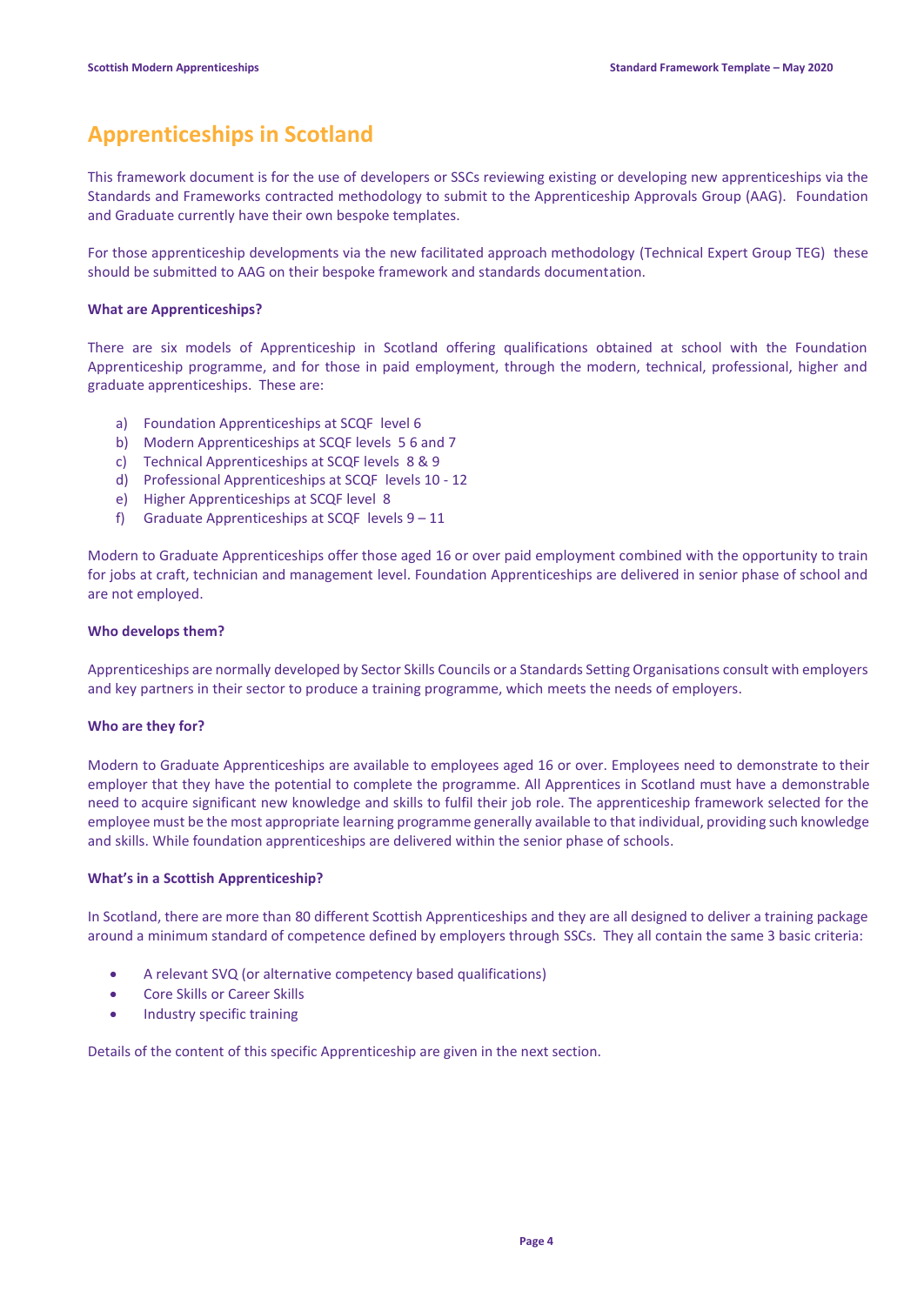# **Modern Apprenticeships in Pharmacy Services**

### **Working Environment**

Pharmacy Support Staff work in any of 3 different environments:

- Community Pharmacy (including the high street retail pharmacies)
- Primary Care Pharmacy (working within GP practices as part of an integrated team)
- Hospital Pharmacy (working within a hospital as part of an integrated team)

### **Pharmacy Staff Workforce Data (Source: NEW 2019)**

There are around 82,000 people employed within the Pharmacy sector in the UK with some 3,760 Pharmacy Support Staff employed in Scotland. The majority of these are employed in the 1250 community (retail) pharmacies located across Scotland with a further significant number working within hospital settings in NHS Scotland. A few Pharmacy Support Staff and Pharmacy Technicians are also employed in the pharmaceutical industry, private hospitals, HM Prisons and armed forces.

The Community Pharmacy sector is the largest employer of Pharmacy Technicians and Pharmacy Support Staffs. Community pharmacies are located across Scotland in the larger cities and the rural areas and islands. Approximately 50% of the pharmacies are owned by the large multiple Pharmacy companies such as Boots, Lloyds, the Co-operative Society and other supermarkets. The remainder fall within the small and medium enterprise category. The Pharmacy sector makes a significant contribution to the Scottish economy and supports a wider pharmaceutical sector with a GVA of £1.7bn.

|                                                                                                  | Establishment Staff in post Staff in post<br>(WTE) | (WTE)   | (Headcount) | <b>Vacancies</b><br>(WTE) | <b>Vacancy rate</b><br>as a % of<br>establishment |
|--------------------------------------------------------------------------------------------------|----------------------------------------------------|---------|-------------|---------------------------|---------------------------------------------------|
| <b>Dispensing Assistants/Pharmacy Support Workers</b>                                            |                                                    |         |             |                           |                                                   |
| Managed sector pharmacy workforce<br>September 2019                                              | 500.6                                              | 453.3   | 523         | 47.3                      | 9.4%                                              |
| Community pharmacy workforce March 2019                                                          | 2,268.1                                            | 2,225.4 | 3,197       | 42.7                      | 1.8%                                              |
| Other Pharmacy Workforce 2019<br>(Prison, FE providers)                                          |                                                    | 32.4    | 40          |                           |                                                   |
| <b>Total</b>                                                                                     | 2768.7                                             | 2711.1  | 3760        | 90                        | 3.3%                                              |
| Medicines Counter Assistants and Trainee Support staff (Community Pharmacy Workforce March 2019) |                                                    |         |             |                           |                                                   |
| <b>Trainee dispensing assistants</b>                                                             | 404.0                                              | 395.4   | 642         | 8.6                       | 2.1%                                              |
| MCA/Healthcare assistant/Healthcare partners                                                     | 1,133.9                                            | 1,088.4 | 1,824       | 45.5                      | 4.0%                                              |
| Trainee MCA/Healthcare assistant/Healthcare<br>partners                                          | 541.0                                              | 537.4   | 977         | 3.6                       | 0.7%                                              |
| <b>Total</b>                                                                                     | 2078.9                                             | 2021.2  | 3443        | 57.7                      | 2.8%                                              |
|                                                                                                  |                                                    |         |             |                           |                                                   |

The following tables show more details of those working in the Pharmacy Sector: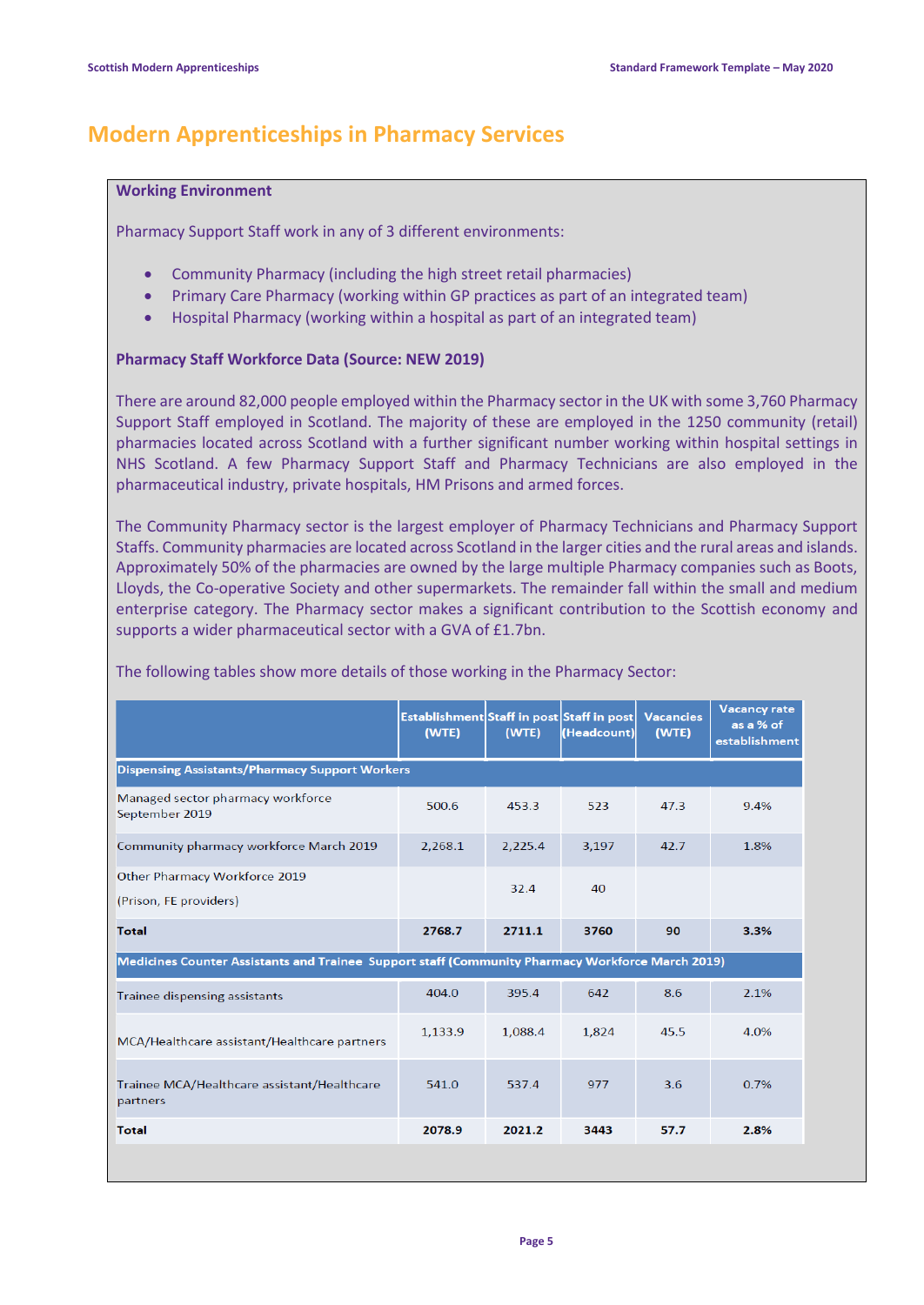### **[The demand for pharmacy services](https://www.nes.scot.nhs.uk/pharmacy-report-2019.html#demand)**

- Over the last few years there has been a shift in pace around the introduction of Pharmacotherapy services in Primary Care resulting in significant numbers of experienced pharmacy technicians being recruited from community and hospital pharmacy teams. This has had the knock-on effect of a need for new, trained staff for the community and hospital pharmacy technician staff roles.
- There is evidence that the demand for pharmacy services depends on the size and composition of the population, therefore the projected increase in the size and change in the composition of Scotland's population is likely to increase the demand for pharmacy services.
- There is evidence that the demand for pharmacy services depends on socioeconomic deprivation, therefore the demand for pharmacy services is likely to vary within and between NHS boards according to variation in socioeconomic deprivation.

#### **[Labour market information](https://www.nes.scot.nhs.uk/pharmacy-report-2019.html#labour-market) (see previous tables)**

- The 2019 NHS Scotland staff and vacancy survey (covering Acute, Central, Mental Health and Primary Care) showed an 8.0% increase in the number of WTE staff compared to 2018.
- The number of WTE pharmacists was 1495.7. Pharmacy support staff will be required for these.
- Since the last Staff and Vacancy survey, WTE numbers increased for Pharmacists, Pharmacy Technicians and Support Staff. The vacancy rates for all three staff groups also increased.

#### **Summary**

- The Pharmacy sector in Scotland is fast moving, evolving sector with 3 main working environments
- Demand for all forms of pharmacy services is increasing and thus the demand for Pharmacy Services Support Staff is also increasing
- The increasing and ageing population in Scotland is a significant factor in the increasing demand for Pharmacy Services
- The range of services being offered in all 3 working environments is changing in accordance with Scottish Government ambitions to relieve the workload on GPs and other medical professionals.
- This, in turn, suggests that the opportunities for progression are also increasing as the competence, skills and knowledge of support staff are now broader and deeper than ever before.
- Alignment of pharmacy-related qualifications with the requirements of the General Pharmaceutical Council (GPhC) ensure that those progression opportunities are structured, clear and meaningful.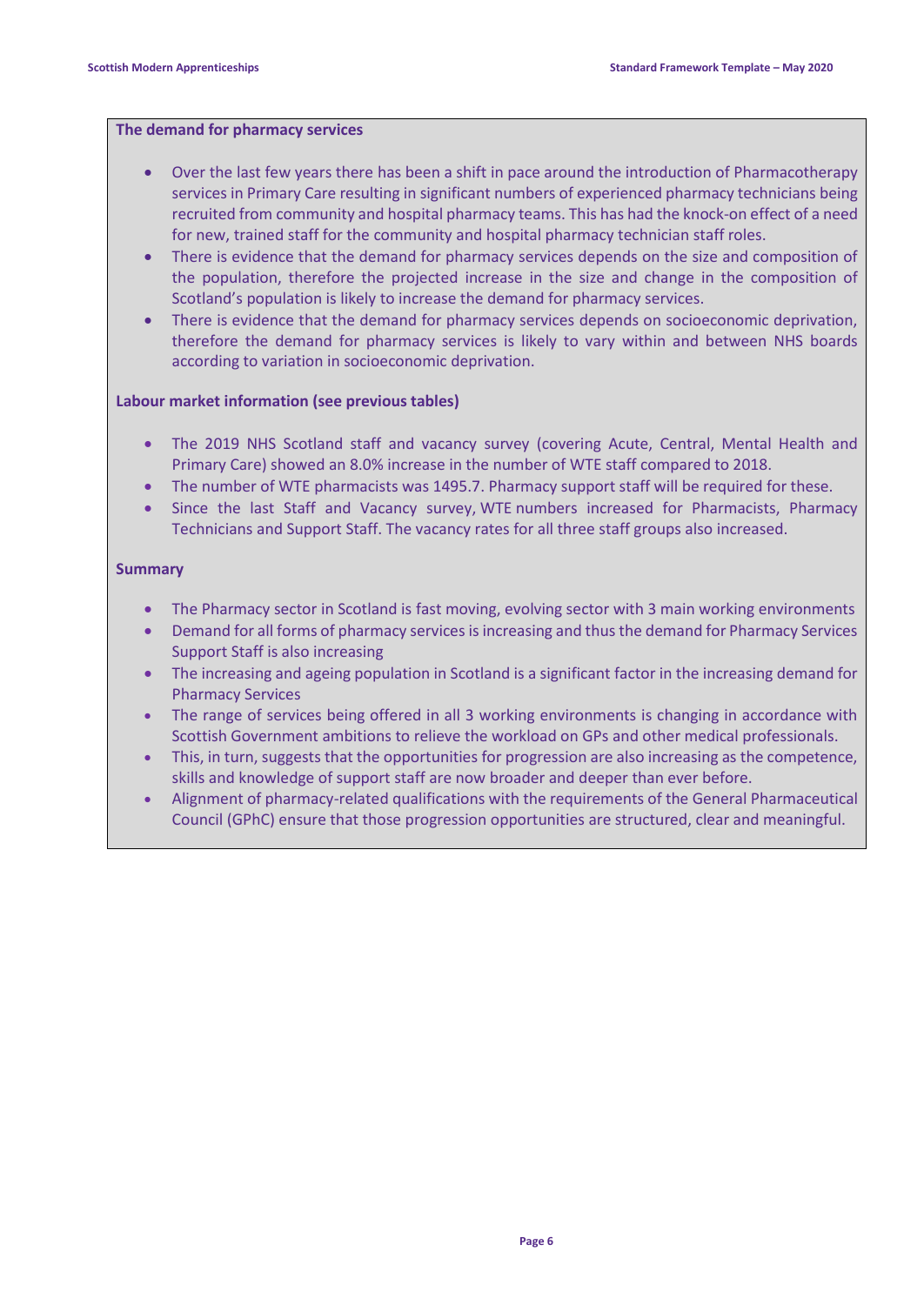# **Summary of Framework**

#### **Diagram showing the contents of the Scottish Modern Apprenticeship in Pharmacy Services**

# **Duration**

It is expected that Pharmacy Support Staff following this Framework will typically take one year to complete it.

# **Mandatory outcomes**

# **SVQ or alternative competency based qualification**

- **-** *The following must be achieved:*
	- SVQ in Pharmacy Services at SCQF level 6 (GT0E 23)

# **Work Place Core Skills (all at SCQF level 5)**

The following Workplace Cores Skills at SCQF level 5 are fully embedded within the qualification:

- Communication
- Working With Others
- Problem Solving
- Information and Communication Technology
- Numeracy

### **Enhancements**

No mandatory enhancements

# **Optional Outcomes**

# **Additional SVQ Units/Qualifications/Training**

- Candidates achieving the SVQ at SCQF level 6 may further develop their range/depth of competence by undertaking any of the SVQ Units not already achieved as part of their SVQ. These Units would be classed as Additional Units.
- Candidates may undertake further internal or external training (as required by their working context) at the discretion of the employer e.g. use of additional underpinning knowledge from the Healthcare Support Worker MA framework.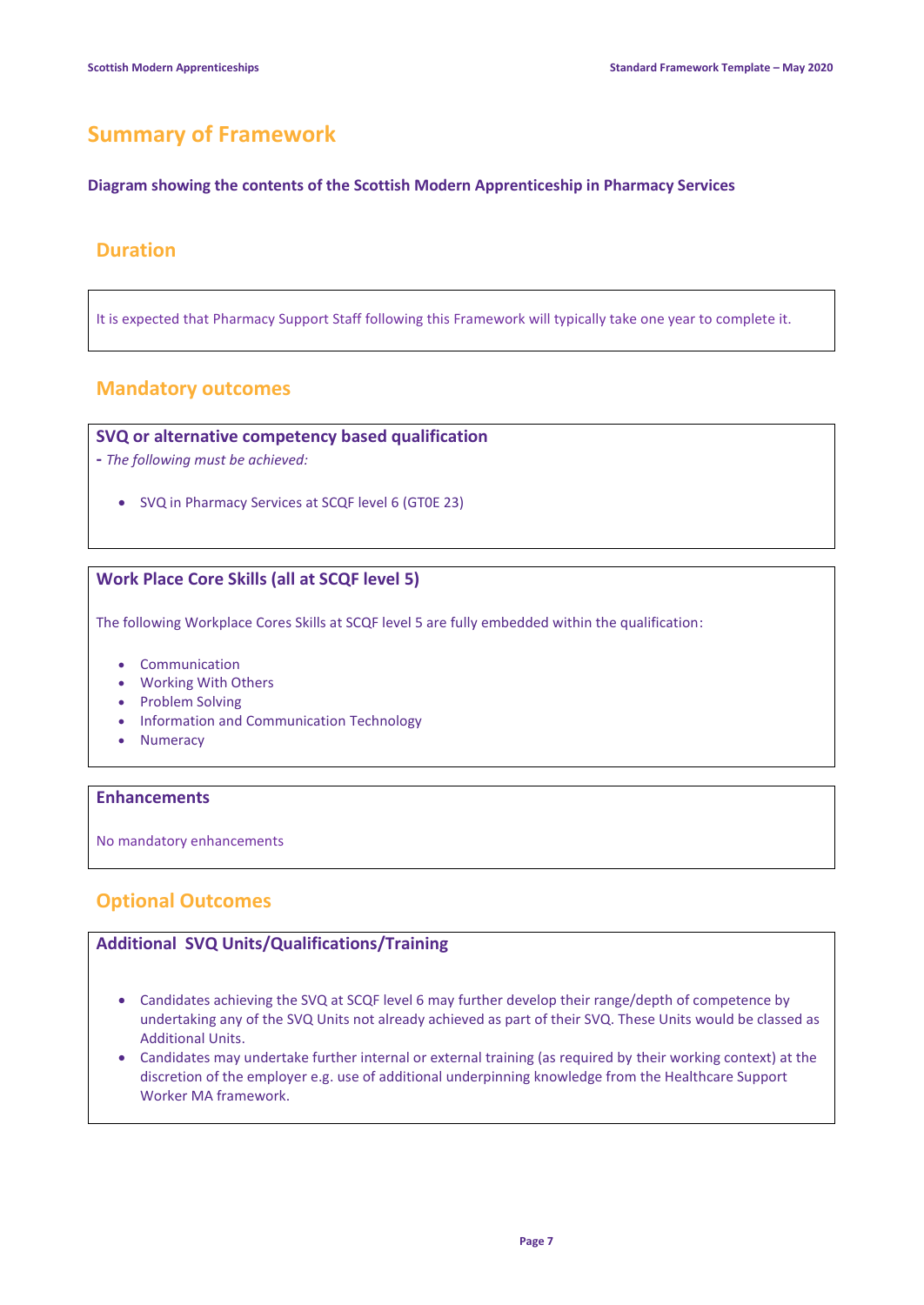# **The Framework**

# **Duration**

It is expected that Pharmacy Support Staff following this Framework will typically take one year to complete it.

# **Mandatory Outcomes**

# **SVQ(s)/ CBQs**

Each apprentice is required to achieve the following Qualification:

• SVQ in Pharmacy Services at SCQF level 6 (GT0E 23)

All Scottish Apprenticeships must contain a relevant Scottish Vocational Qualifications (SVQs) or Competency Based Qualifications (CBQs). SVQs and CBQs are work-based qualifications based on National Occupational Standards of competence drawn up by representatives from each industry sector. They are made up of units – normally between six and ten – which break a job down into separate functions reflecting the different kind of activities of a job. SVQs and CBQs are available at a range of levels – although most are at SCQF levels 5, 6 and 7. When someone has achieved an SVQ or CBQ, there is a guarantee that they have the skills and knowledge needed to do their job.

### **Work Place Core Skills**

Each apprentice is required to achieve the following Work Place Core Skills:

| Communication                            | SCQF level 5; 6 credit points |
|------------------------------------------|-------------------------------|
| Working with others                      | SCQF level 5; 6 credit points |
| <b>Problem Solving</b>                   | SCQF level 5; 6 credit points |
| Information and Communication Technology | SCQF level 5; 6 credit points |
| <b>Numeracy</b>                          | SCQF level 5; 6 credit points |

The Workplace Core Skills at SCQF level 5 are embedded in the Mandatory component of the qualification and do not need separate certification..

Core Skills are skills and abilities which everyone needs in their work. This is true for every job in every workplace. Core Skills also feature in National Qualifications such as National 5s and Highers and from 2000, Scottish candidates have been issued with a Core Skills profile on their Scottish Qualifications Certificate. Candidates who have already been certificated as achieving Core Skills at the levels given above – either in the workplace or at school or college - do not need to repeat these Work Place Core Skills as part of the Apprenticeship Framework.

# **Enhancements**

No mandatory enhancements

# **Optional Outcomes**

- Candidates achieving the SVQ at SCQF level 6 may further develop their range/depth of competence by undertaking any of the SVQ Units not already achieved as part of their SVQ. These Units would be classed as Additional Units.
- Candidates may undertake further internal or external training (as required by their working context) at the discretion of the employer e.g. use of additional underpinning knowledge from the Healthcare Support Worker MA framework.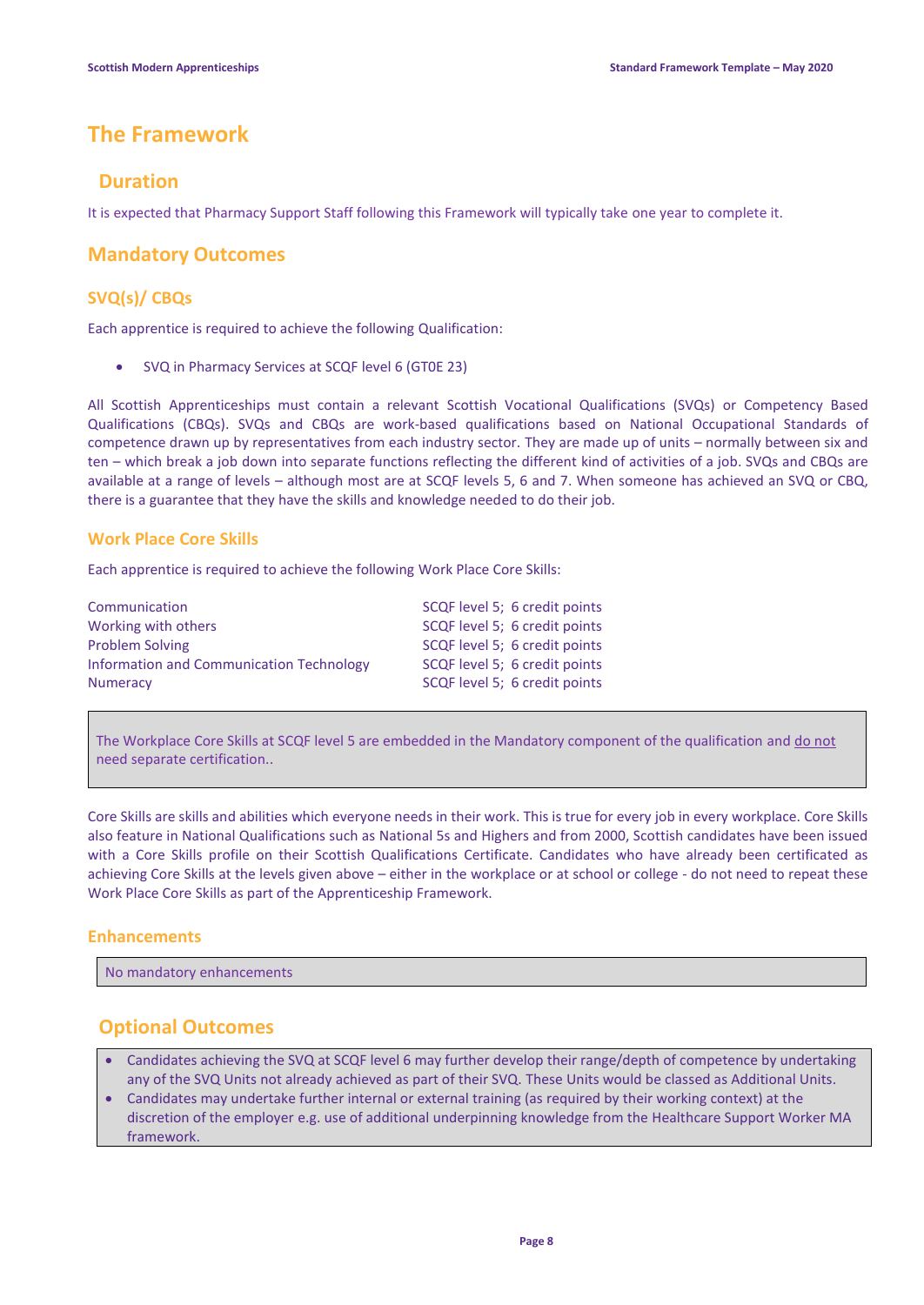# **Registration and Certification**

This Scottish Apprenticeship is managed by Skills for Health. The SSC is the first point of contact in Scotland for any enquiries in relation to the Framework. Contact details:

Skills for Health C/O Workforce Development Trust Ltd Vertigo, Cheese Lane, Bristol, BS2 0JJ. : Website: <https://www.skillsforhealth.org.uk/>

The SSC will register Scottish Apprentices undertaking this Framework. **All apprentices undertaking this framework must be registered with the SSC within 4 weeks of starting their apprenticeship.**

Registration can be made by completing the Sample Training Plan and Sample Training Agreement in Appendix 3 and sending these to the above address or completing the online registration system (MA Online, www.maonline.org.uk).

In the case of Modern Apprenticeships which receive funding it is acceptable for the Skills Development Scotland Training Plan to be used on the condition that it includes all relevant information as set out in the Training Plan.

The SSC will issue a Certificate of Completion to those Modern and technical Apprentices who have completed the mandatory outcomes of the Framework. Before a certificate is issued, training providers must submit evidence to the SSC that the mandatory outcomes have been achieved. This will normally be in the form of photocopies of certificates from awarding bodies.

Requests for registration and certification should be made to the SSC at the address above.

### **SSC Service level**

The SSC undertakes to confirm the registration of candidates in writing within 4 weeks of receipt of the relevant Training Plan and Training Agreement. Each candidate will be issued with a unique registration number.

The SSC also undertakes to issue Certificates of Completion within 4 weeks of receipt of the appropriate evidence that a candidate has completed the outcomes as stated in the Training Plan.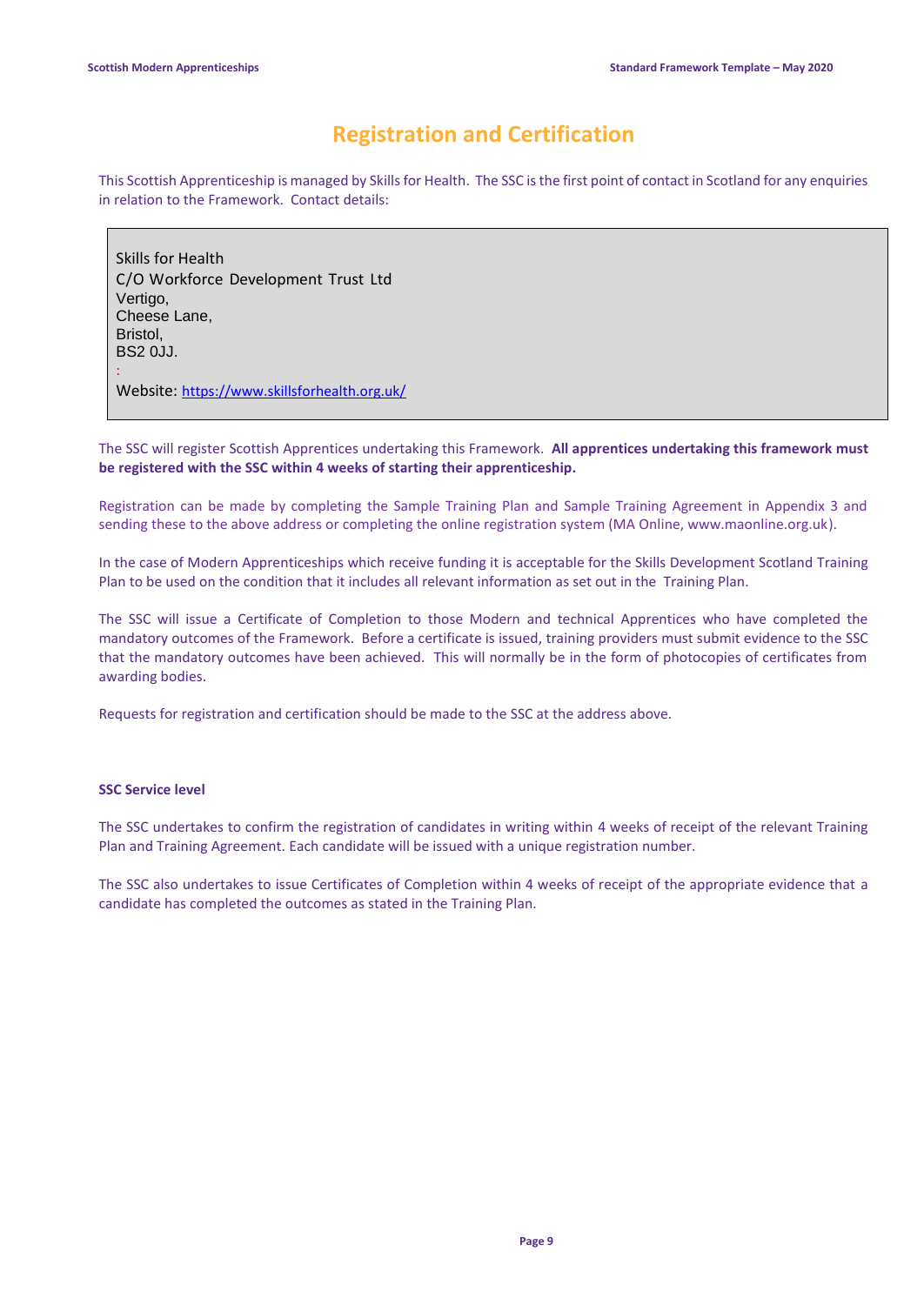# **Recruitment and selection**

The recruitment and selection of Apprentices is primarily the responsibility of the employer. However, the following guidance is given:

- Employees may enter an apprenticeship from the age of 16. There is no upper age limit.
- \* The Apprenticeship is designed to attract high quality people to the industry. Achievement of academic qualifications is one way of assessing the suitability of applicants. However, it should be stressed that no persons should be deterred from applying for a Scottish apprenticeship because of a lack of formal educational qualifications. As well as traditional qualifications such as Standard Grades and Highers, employers should also be aware of newer vocational qualifications or vocational activity undertaken out with an academic institution, such as volunteering activity.
- The following factors may also influence the selection process:
	- \* performance during a formal interview process
	- \* references
	- \* relevant work experience
	- \* trial observation period.
- \* Employers should be aware of the nature, relevance and quality of foreign qualifications and make appropriate allowances concerning entry requirements.
- \* In order to promote and maintain the high status of the Apprenticeship within the industry all literature distributed for recruitment purposes should emphasise the high standards of achievement expected of the candidate.
- \* Employers may wish to contact the SSC for advice and guidance on recruitment and selection.

# **Equal opportunities**

Apprenticeships should ensure that there is equality of opportunity for all and any barriers (real or perceived) are addressed to support anyone seeking to enter employment to undertake the Modern Apprenticeship.

All apprenticeships supported by Skills Development Scotland must conform to any contractual requirements on equal opportunities. All employers of Apprentices should have an Equal Opportunities policy statement.

# **Health and Safety**

All aspects of health and safety at work must be recognised within the delivery of this Apprenticeship Framework and all statutory requirements be adhered to. It is a key aspect of the induction period of the Apprenticeship that apprentices are fully informed both of the regulations and that they and their employers are bound by these regulations. Apprentices should be made aware of their rights and duties with regard to health and safety.

All Apprentices supported by Skills Development Scotland will be required to satisfy the adequacy of SDS's Health and Safety policy and systems.

# **Contracts**

The following three contracts are essential to the successful outcome of the Apprenticeship programme:

- 1. Contract of employment signed by the employer and the Apprentice for employed apprentices.
- 2. SSC Training Agreement this agreement outlines the basis of the modern apprenticeship, refers to the contract of employment and includes Health and Safety responsibilities. A sample SSC Training Agreement is set out in Appendix 3.
- 3. SSC Training Plan this plan outlines the selected outcomes and the expected duration of the apprenticeship. In cases where funding is offered by SDS, the SDS Training Plan will be sufficient on condition that it contains all relevant information as set out in the Sample Training Plan at Appendix 3. Training Plans may be modified to reflect changing circumstances; however it is essential that the SSC is notified of any changes.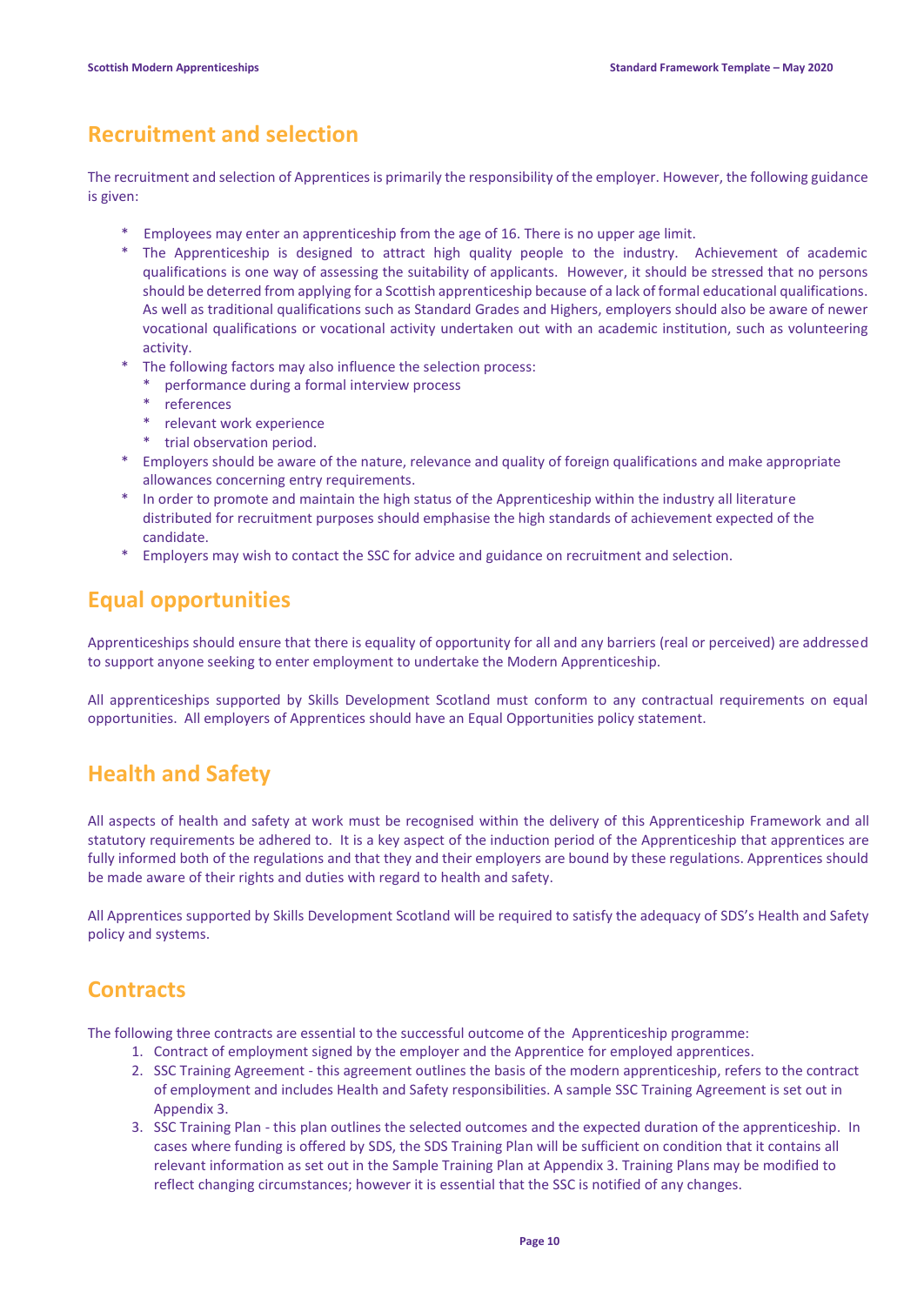# **Employment status of Apprentices**

It is important that the sector offers genuine employment and career prospects to those people it wishes to attract through Scottish Apprenticeships. Accordingly**, all apprentices must be employed with the exception of Foundation Apprenticeships which are delivered as part of the senior phase in schools.**

All Scottish Apprenticeships must have a demonstrable need to acquire **significant new knowledge and skills** to fulfil their job role. The apprenticeship framework selected for the apprentice must be the most appropriate learning programme generally available to that individual, providing such knowledge and skills.

# **Terms and conditions of employment**

In order to compete with other sectors offering employed apprenticeships, attractive packages will need to be developed by employers in the sector. The terms and conditions of employment for individual Apprentices will be agreed between the employer and the apprentice and should form the contract of employment.

# **Training and development**

# **Delivery**

Training delivery can take many forms under the Apprenticeship system. Some organisations may become approved SVQ Assessment Centres; others may join a consortium or use peripatetic assessors. Some large employers will be able to complete all the training and development in-house, but most employers will find that some of the training and development will have to take place away from the normal workplace. In particular the underpinning knowledge requirements are often more suited to delivery by outside training providers which might include:

- \* private training organisations
- \* colleges / universities
- other employers

Such knowledge could be delivered through training courses or through open/distance learning packages.

The option of sharing training and assessment resources amongst a cluster of employers (or across the divisions of a larger employer) will be particularly appealing to those firms which do not have the resources to provide all of the training and development. Assessment can be provided by these bodies, but the assessors and the training centre must be approved by the awarding bodies for the SVQ and Work Place Core Skills where appropriate.

# **List of Training Providers**

Please contact Skills for Health for an up to date list of current providers approved to deliver this framework.

Website: <https://www.skillsforhealth.org.uk/>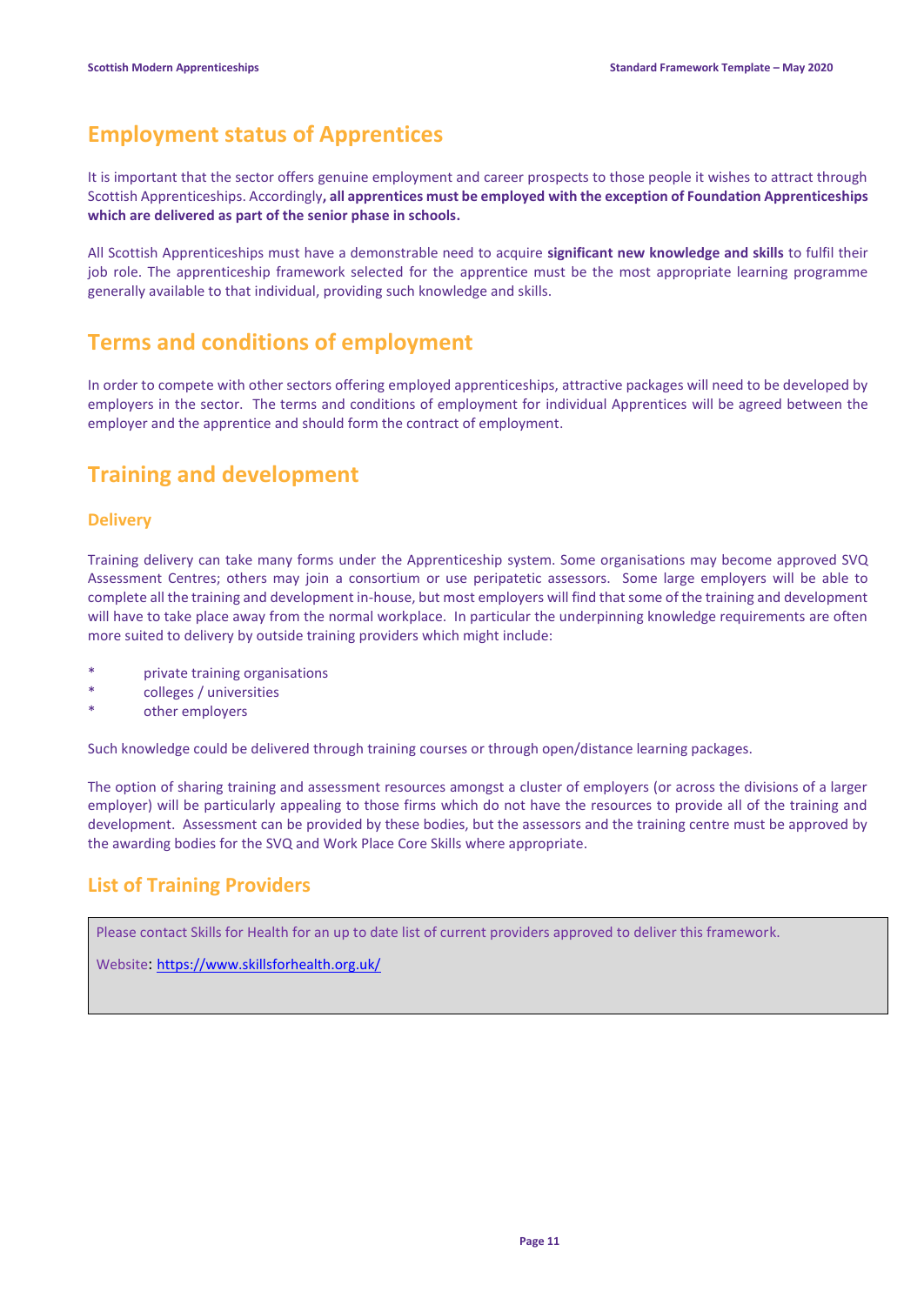# **Delivery of Training for the Modern Apprenticeship in Pharmacy Services**

### **Work-based training**

#### **Delivery and assessment method**

Candidates will be expected to demonstrate competence in the required mandatory Units. They must also be able to perform to the required standard over a period of time.

Assessment of candidate's performance must take place during the course of their day-to-day work. Direct observation of the candidate's performance in the workplace must be the primary source of evidence. Observations should be of naturally occurring practice within the candidate's work role and include demonstration of application of knowledge and understanding. This principle will apply to all units except where simulation has been deemed acceptable.

Simulation should only be undertaken in a minority of situations when the candidate is unable to complete the unit because of the lack of opportunity within their normal day to day practice. Simulation may also be considered if there is a potential risk to the candidate or others. Evidence of competence in such situations is viewed as essential to ensure best practice and confidence in the candidate's ability to act appropriately.

Where simulation is used it **must** replicate usual activities in realistic workplace settings. Simulation can never be the sole source of evidence for a unit.

#### **Skills required by training providers delivering the training**

In accordance with requirements of the Awarding Body and the Assessment Strategy.

#### **Delivery of underpinning knowledge (if no formal off-the job requirement)**

Apprentices will develop knowledge and understanding through supervised workplace performance and regular internal meetings to discuss progress and/or further training needs (including knowledge and understanding) and/or need for more time etc.

#### **Off-the-job training**

**Details of off-the-job training (please state if not applicable)**

Not applicable for this level.

#### **Delivery and assessment method**

Not applicable for this level.

#### **Exemptions**

Not applicable for this level.

Note that RPL not accepted by the UK Regulatory body for the sector (GPhC).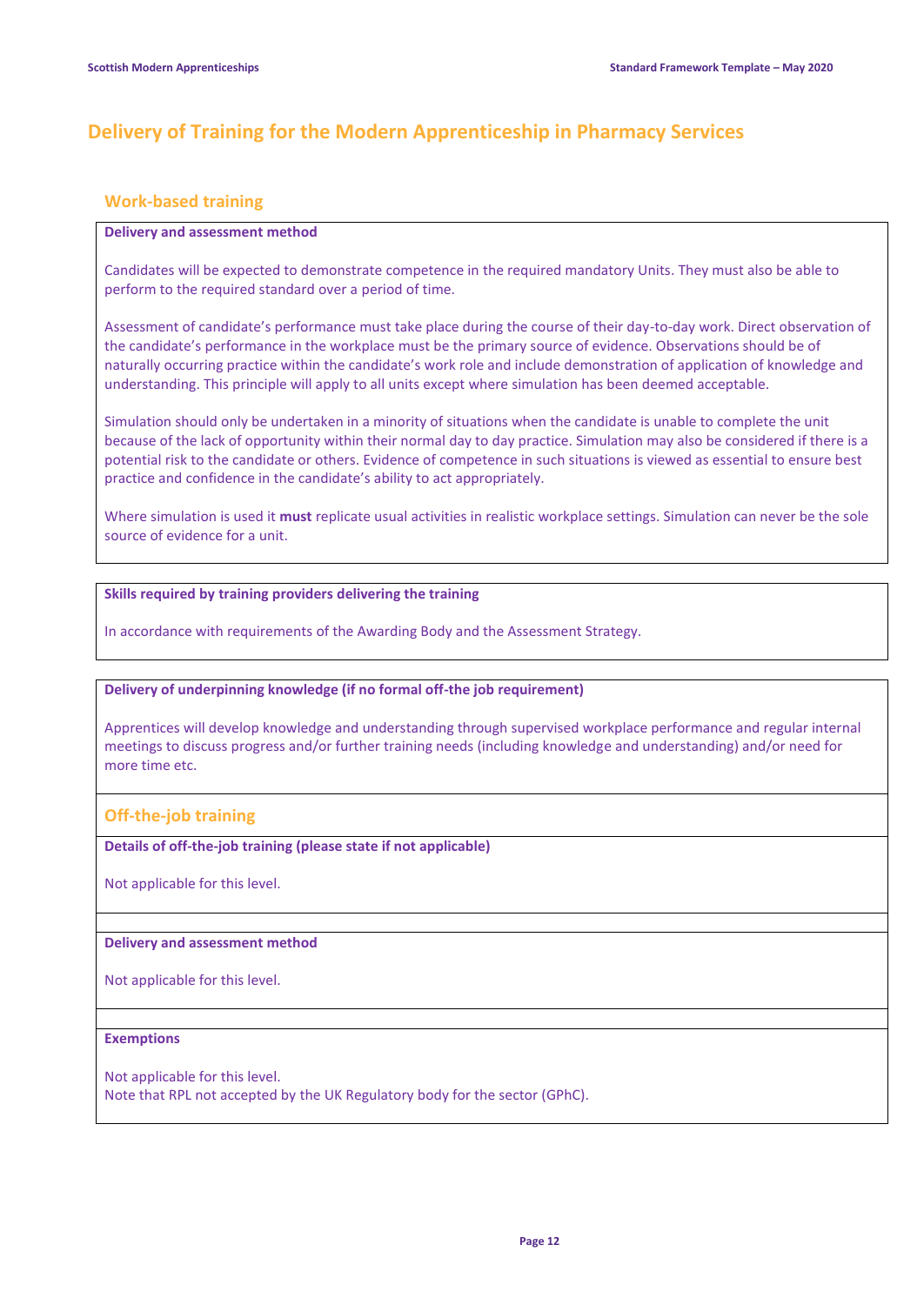# **The SSC training plan**

The plan is required to identify:

- 1 The selected Framework outcomes, specifying whether or not separate certification of the Core Skills is being sought.
- 2 A summary of the Apprentices accredited prior learning
- 3 A timetable for achievement of the selected Framework outcomes, linked to regular progress reviews.

The Training Plan should take into account any relevant previous training and development, education or work experience. Not all Apprentices need have different plans, but many will vary. Moreover as reviews take place and circumstances change so the plan itself can be modified.

However any changes must:

- \* be subject to the quality provisions of Skills Development Scotland (if the apprenticeship is being financially supported)
- \* comply with the stipulations of this Framework
- \* meet the needs of the employer and apprentice.

A sample Training Plan is provided at Appendix 3 of this document, however, for those Apprentices funded by SDS area office it is sufficient to submit the Skills Development Scotland Training Plan on condition that it covers the same information required in the apprenticeship Training Plan.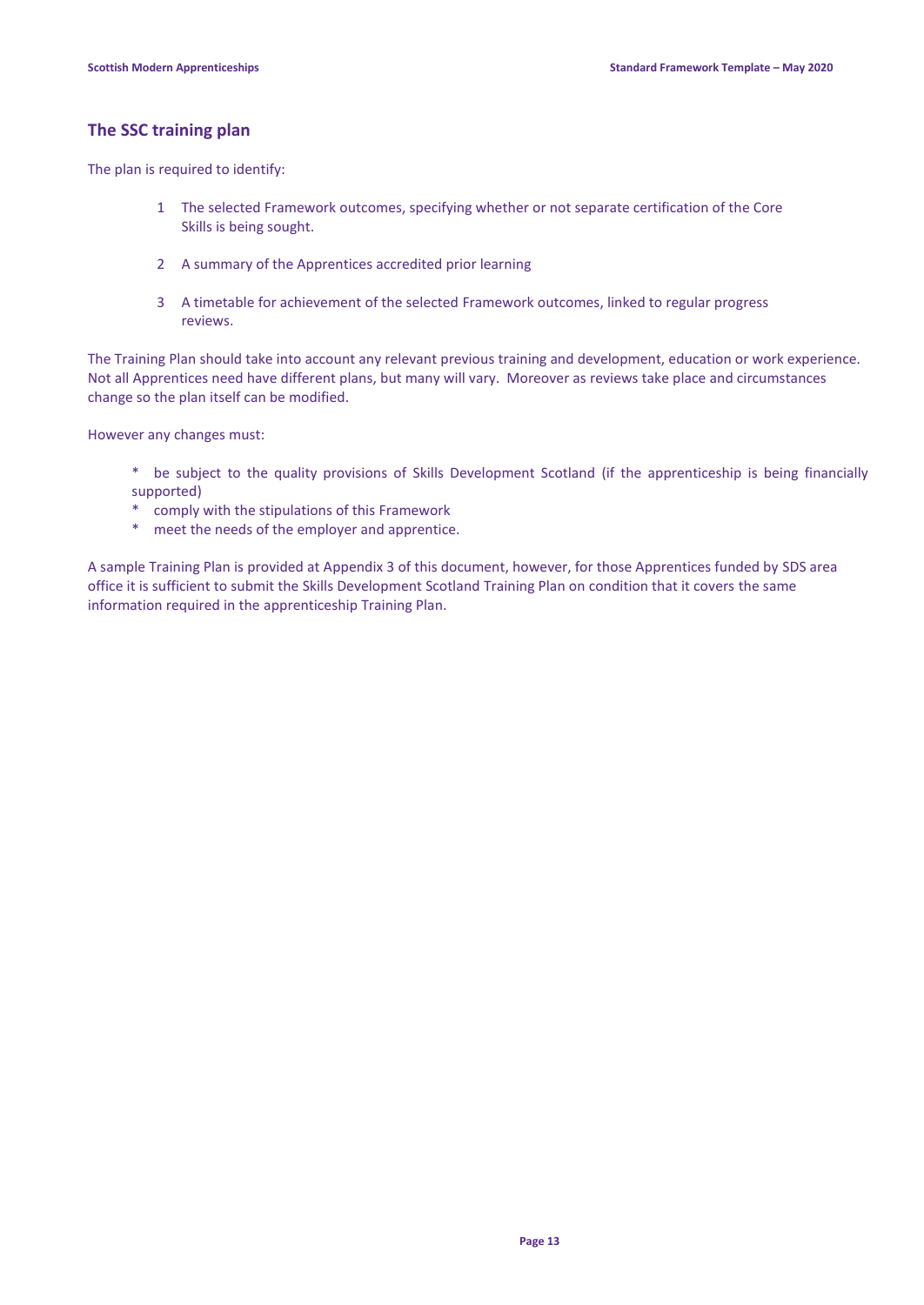# **Consultation Process**

The Steering Group consisted of senior Pharmacy-staff from the service delivery and training/development sides of the sector. Many members of the group were representing their own employer organisation and a key stakeholder sector organisation (e.g. APTUK, CCA etc). Members organisations included:

- Association of Pharmaceutical Technicians UK (APTUK)
- Community Pharmacy Scotland (CPS)
- Company Chemists Association (CCA)
- Edinburgh College
- General Pharmaceutical Council (GPhC)
- Glasgow Kelvin College
- National Pharmacy Association (NPA)
- NHS Education for Scotland (NES)
- NHS Fife
- NHS Forth Valley
- NHS Greater Glasgow and Clyde
- NHS Lanarkshire
- **NHS Lothian**
- NHS Tayside
- **Skills for Health**
- SQA Accreditation
- SQA Awarding
- West College Scotland

The consultation documentation was distributed in November by the SG members across their own professional and local/regional networks. This 'cascade' approach worked well.

#### **Summary of Responder Details:**

| <b>Employer</b>                                  | 14                                                                                                                                                                                                                                                                                                                  |
|--------------------------------------------------|---------------------------------------------------------------------------------------------------------------------------------------------------------------------------------------------------------------------------------------------------------------------------------------------------------------------|
| <b>Training provider</b>                         | 8                                                                                                                                                                                                                                                                                                                   |
| <b>Awarding Organisation</b>                     | $\overline{2}$                                                                                                                                                                                                                                                                                                      |
| <b>College/University</b>                        | 3                                                                                                                                                                                                                                                                                                                   |
| <b>Consultant</b>                                | 0                                                                                                                                                                                                                                                                                                                   |
| <b>Member of the public</b>                      | 0                                                                                                                                                                                                                                                                                                                   |
| Other (please specify e.g.<br>professional body) | The Company Chemists' Association<br>$\bullet$<br>Directors of Pharmacy in NHS Scotland<br>$\bullet$<br><b>National Acute Pharmacy Group (NAPS)</b><br>$\bullet$<br>NHS Education for Scotland (Special Health Board)<br>$\bullet$<br><b>Pharmacy Education and Training Specialist Interest Group</b><br>$\bullet$ |
| <b>Community</b>                                 | 8                                                                                                                                                                                                                                                                                                                   |
| <b>Hospital</b>                                  | 16                                                                                                                                                                                                                                                                                                                  |
| <b>Primary Care</b>                              | 9                                                                                                                                                                                                                                                                                                                   |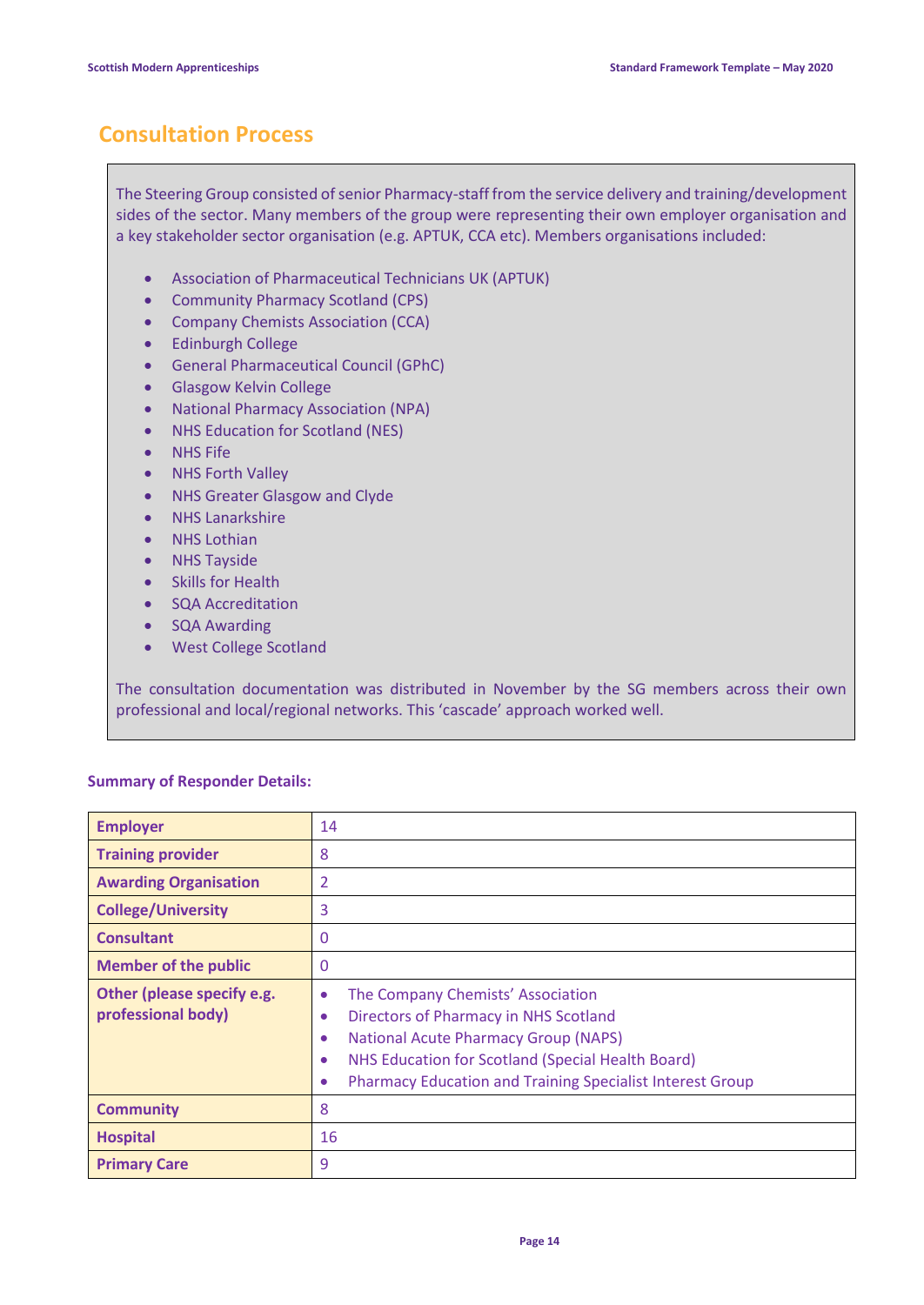# **Career progression**

Following completion of the Apprenticeship, candidates should be able to achieve positions in areas such as:

Typical progression is from Pharmacy Support Worker (PSW) to senior PSW then possibly pre-registration trainee Pharmacy Technician (PRPT). Pharmacy Technicians are employed currently from Band 4 to Band 8b so there is plenty of opportunity for career progression assuming that the positions are available. Pharmacy Technicians also frequently undertake post-registration qualifications in workplace assessment, management, clinical. There is a professional requirement to re-validate annually and maintain CPD.

Typical progression routes (progressing from 1 to 4 in each case) by working environment include:

#### **Community Pharmacy**

- 1. Medicines Counter Assistant
- 2. Dispensing Assistant (PSS)
- 3. PTPT (Pre-registration Trainee Pharmacy technician)
- 4. Pharmacy Technician

#### **Hospital Pharmacy**

- 1. Pharmacy Support Staff
- 2. PTPT (Pre-registration Trainee Pharmacy technician)
- 3. Pharmacy Technician

#### **Primary care**

- 1. GP Surgery reception staff
- 2. Pharmacotherapy Assistant (PSS)
- 3. PTPT (Pre-registration Trainee Pharmacy technician)
- 4. Pharmacy Technician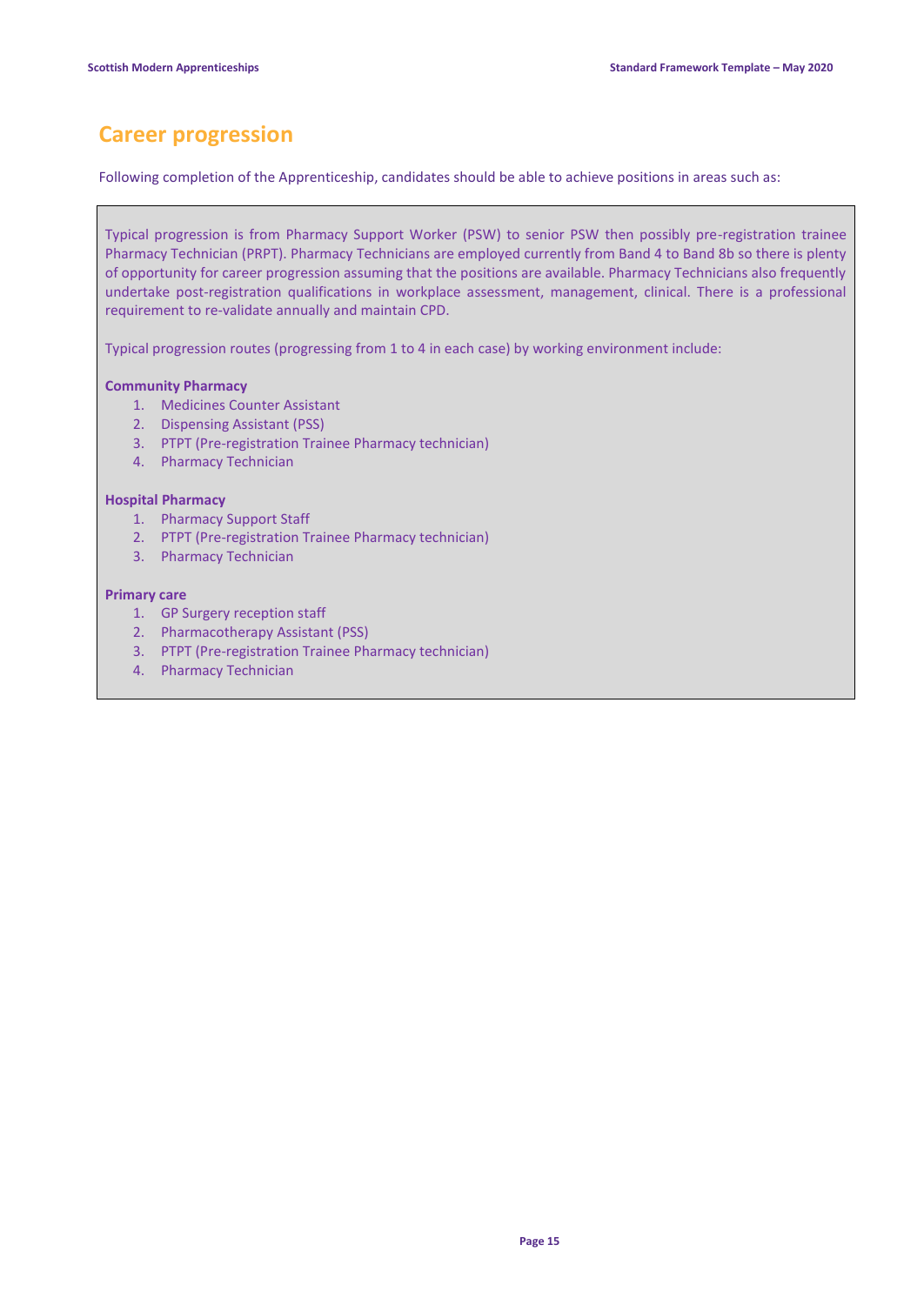# **Appendices**

# **APPENDIX 1**

# **Stakeholder Responsibilities**

Many organisations and individuals share the responsibility for ensuring that the Scottish Apprenticeship programme is implemented to the highest possible standard. They include:

- \* Awarding Bodies
- \* Employers
- \* Apprentices
- \* Apprenticeship Approval Group (AAG)
- \* Approved SSC/SSO
- \* Skills Development Scotland
- \* Training Providers

# **Role of the SSCs**

SSC/SSO are responsible for developing Scottish Apprenticeship Frameworks and are required to work with employers in their sectors to ensure that all Frameworks meet the needs of employers in their sectors.

For details on your sector's SSC, follow the link to the Federation for Industry Sector Skills and Standards website <http://fisss.org/>or contact SDS for advice .

# **Role of Skills Development Scotland (SDS)**

Apprenticeship frameworks are used by employers as part of their workforce development to train new employees and upskill existing members of staff. They can be (and often are) used regardless of whether financial support is available from the delivery body who currently provides a 'contribution' towards the cost of delivery. However, only approved Apprenticeship Frameworks will be eligible for funding support from Skills Development Scotland who should be contacted to establish the availability and level of support for each Framework.

Further information is available from[: http://www.skillsdevelopmentscotland.co.uk/our-services/modern](http://www.skillsdevelopmentscotland.co.uk/our-services/modern-apprenticeships.aspx)[apprenticeships.aspx](http://www.skillsdevelopmentscotland.co.uk/our-services/modern-apprenticeships.aspx)

SDS provides advice and guidance to individuals on the range of Scottish Apprenticeships and training providers available. Individuals are signposted to opportunity providers who offer training in the vocational areas of interest.

Responsibilities include:

- Supporting the Apprentice with ongoing Career Planning advice
- Signposting candidates to suitable vacancies
- Promoting the Scottish Apprenticeship route on the Skills Development Scotland website
- Facilitating recruitment events that bring together jobseekers and opportunity providers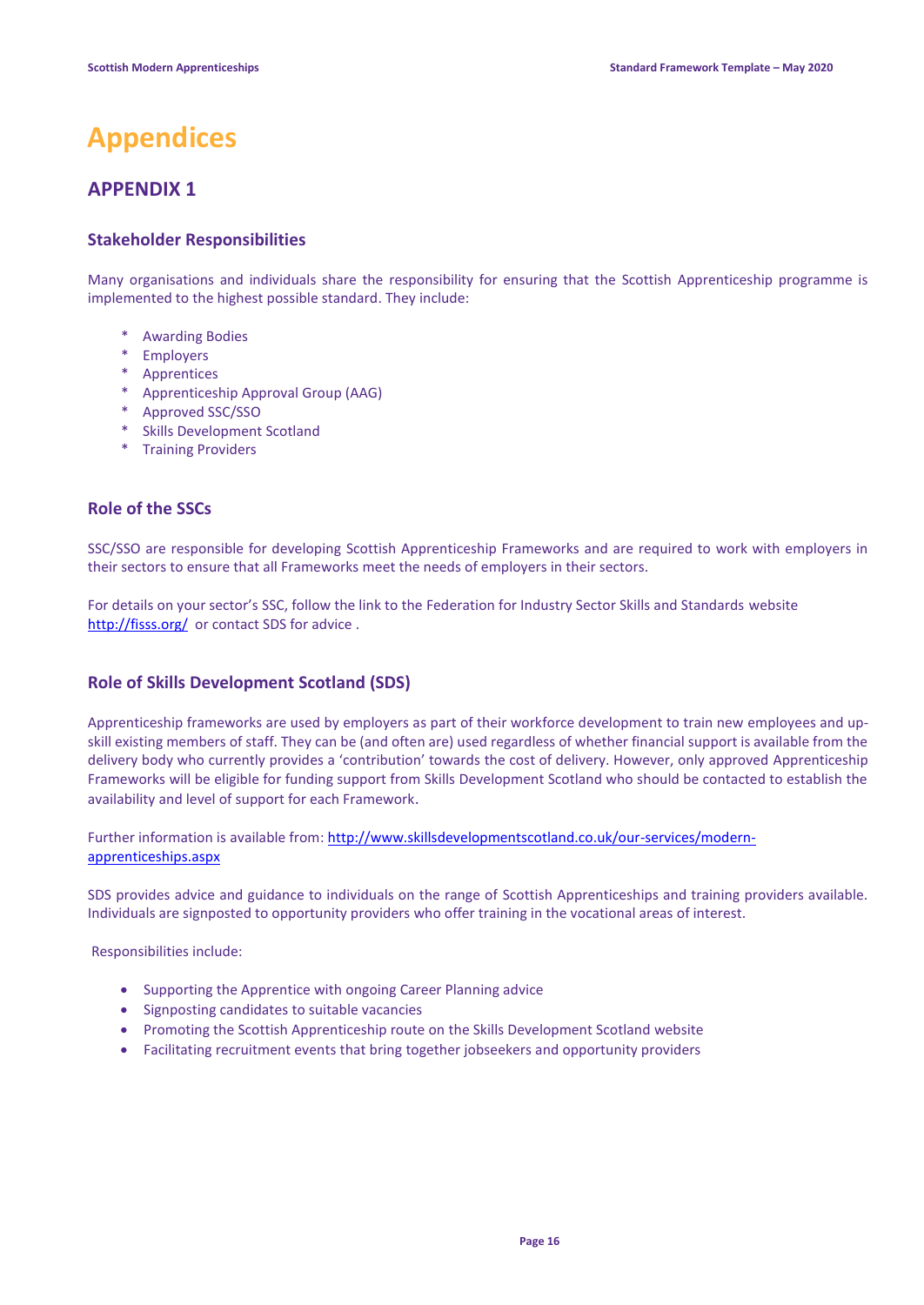### **Role of the Awarding Bodies**

A significant proportion of Scottish Apprenticeships is based on the assessment of the apprentice against SVQs/ CBQs or SVQ/ CBQ units. These qualifications are accredited by SQA Accreditation and are offered by Awarding Bodies.

It is the responsibility of the Awarding Bodies to ensure that centres are approved, that assessors and verifiers are suitably qualified, trained and monitored, and that all of the assessment criteria of the SVQs/ CBQs and SVQ/CBQ units are fully met.

### **Role of the Training Provider**

The role of the training provider is important to the success of the Scottish Apprenticeship Programme. A training provider can be a further education college, a private or voluntary training company or in some cases the employer themselves or employer partnerships.

### **Training Providers are responsible for:**

- Confirming an appropriate programme for candidates
- Agreeing the training needs of the candidates
- Agreeing roles and responsibilities for on the job training
- Agreeing where off the job training will be required and defining roles and responsibilities for this with relevant parties
- Ensuring trainee/candidate has access to the best quality training opportunities available
- Ensuring that the Apprentices and employers fully understand the principles and processes of competence-based assessment
- Registering of candidates with the relevant SSC (and Skills Development Scotland if appropriate).
- Compiling and agreeing assessment schedules/assessment plans
- Judging performance evidence
- Completing assessment records
- Reviewing candidates progress at regular intervals
- Submitting records and evidence for moderation
- Advising the Apprentice who to approach for support, advice, encouragement and in case of complaint

# **Role of the Apprenticeship Approval Group (AAG)**

AAG is an independent group drawn from key stakeholders involved in the management and delivery of the Apprenticeship programme in Scotland.

#### **AAG is responsible for:**

- Approval and re-approval of Scottish Apprenticeship Frameworks
- De-approval of Scottish Apprenticeship Frameworks
- Encouraging best practice across Apprenticeship Frameworks and sectors

# **Role of the Employer**

Employers' responsibilities include:

- Paying employed Apprentices in accordance with company policy and in line with current legislation
- Agreeing roles and responsibilities for on the job training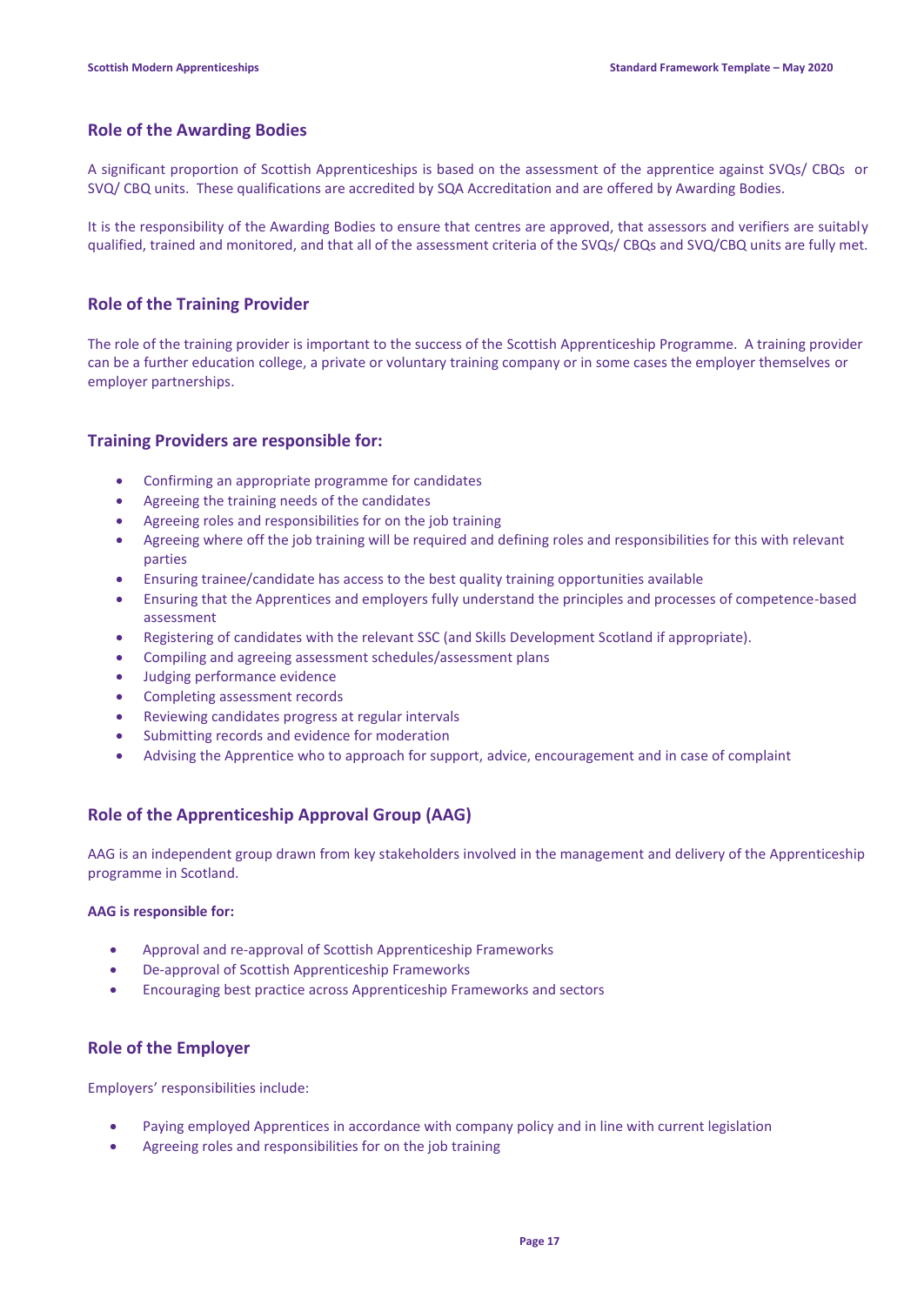- Agreeing where off the job training will be required and define roles and responsibilities for this with relevant parties
- Highlighting opportunities for the Apprentice to demonstrate competence
- Meeting with Trainers, Assessors, Verifiers and the Apprentices to review progress
- Witnessing candidate performance and verifying evidence
- Releasing Apprentices for college/off-the-job training in line with training plan
- Ensuring the experience, facilities and training necessary to achieve the outcomes of the training plan.
- Supporting and encouraging Apprentices and rewarding achievement
- Taking responsibility for the Health & Safety of Modern Apprentices.

### **Role of the Apprentice**

Employed apprentices have the same responsibilities to their employer as any other employee. In addition, they have a range of commitments to their training programme.

#### **Employed Apprentices' responsibilities include:**

- Observing the company's terms and conditions of employment
- Agreeing a training/development plan with all parties involved
- Undertaking development in line with agreed training plan
- Attending meetings with trainers, assessors and verifiers as required
- Attending college/off-the-job training where required
- Providing evidence of competence
- Developing a collection of evidence (portfolio) and retain ownership of this throughout
- Behaving in a professional manner throughout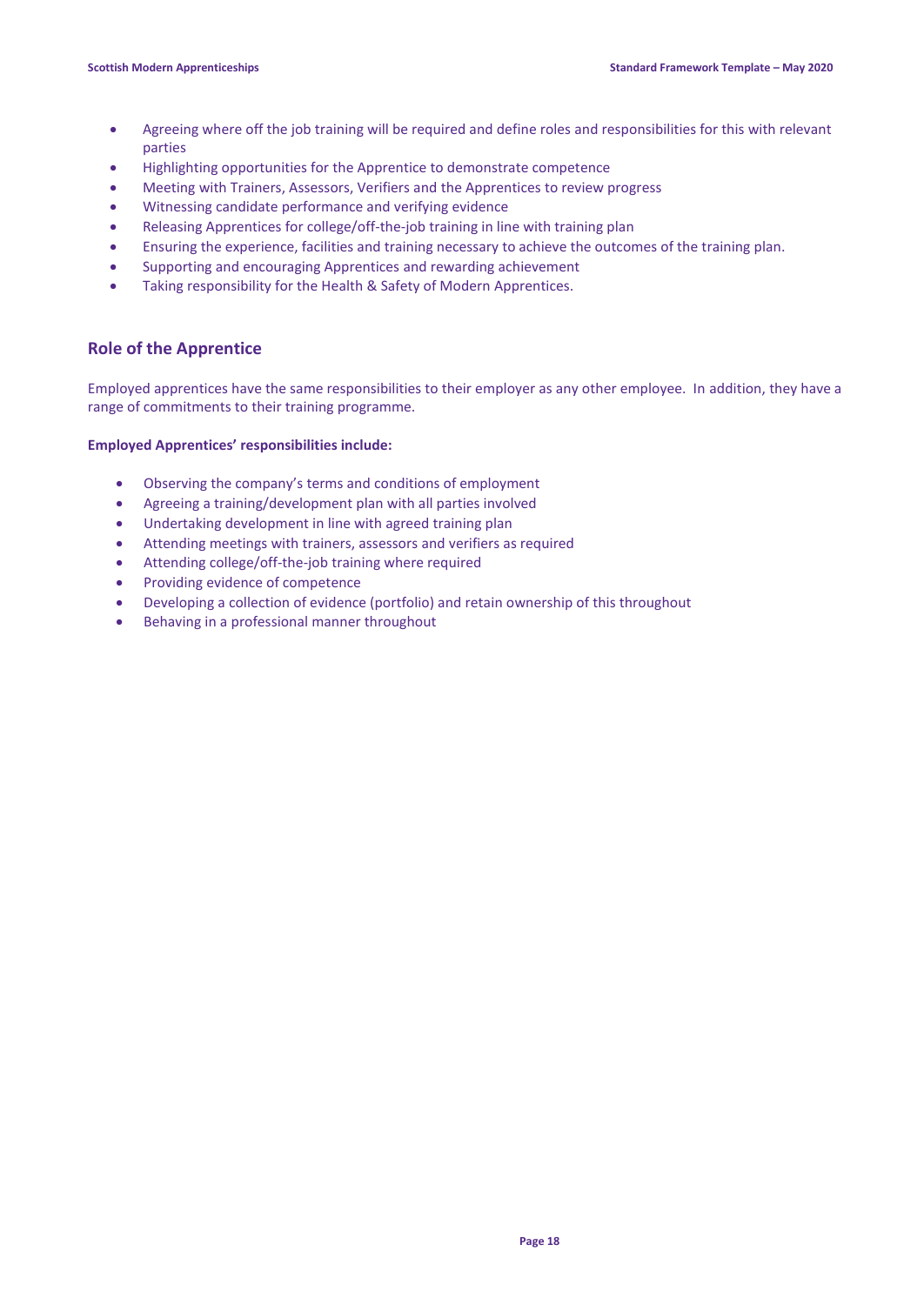# **APPENDIX 2**

# **Apprenticeship Centres (ACs)**

Apprentices may only be registered through organisations approved by the SSC to deliver this Framework. Such approved organisations are called Apprenticeship Centres (ACs)

The AC may be the employer of the apprentice or a separate organisation such as a training provider, further education college, a private or voluntary training company or in some cases the employer themselves or employer partnerships.

In order to be approved, organisations must make a formal application to the SSC, seeking approval and establishing that the centre satisfies the following criteria:

#### **Either**

1 be approved by an appropriate Awarding Body as a centre for the assessment of the relevant SVQ/ CBQ (and Work Place Core Skills if these are being separately certificated)

#### **or**

2 be capable of demonstrating a contractual relationship with another approved centre for the assessment of those units for which the MAC does not have approval from an appropriate Awarding Body.

#### **In addition**

The SSC will maintain a database of ACs for the delivery of the apprenticeship within Scotland, which will be available to employers and others.

Organisations wishing to become ACs who have yet to obtain the necessary Awarding Body approval for assessment should first contact the Awarding Body direct.

In addition to the assessment of the Apprentice against the relevant standards set by the selected apprenticeship outcomes, the AC has responsibility for:

- \* Entering into a formal training agreement with the employer and Apprentice
- \* Registering Apprentices as candidates for the relevant SVQ/ CBQ (s) and other selected units with the appropriate Awarding Body
- \* Registering Modern Apprentices with the SSC
- \* Applying for the final `Certificate of Completion' on behalf of Apprentices
- \* Informing the SSC of any material alterations to Apprentices' training plans or desired changes to the selected apprenticeship outcomes.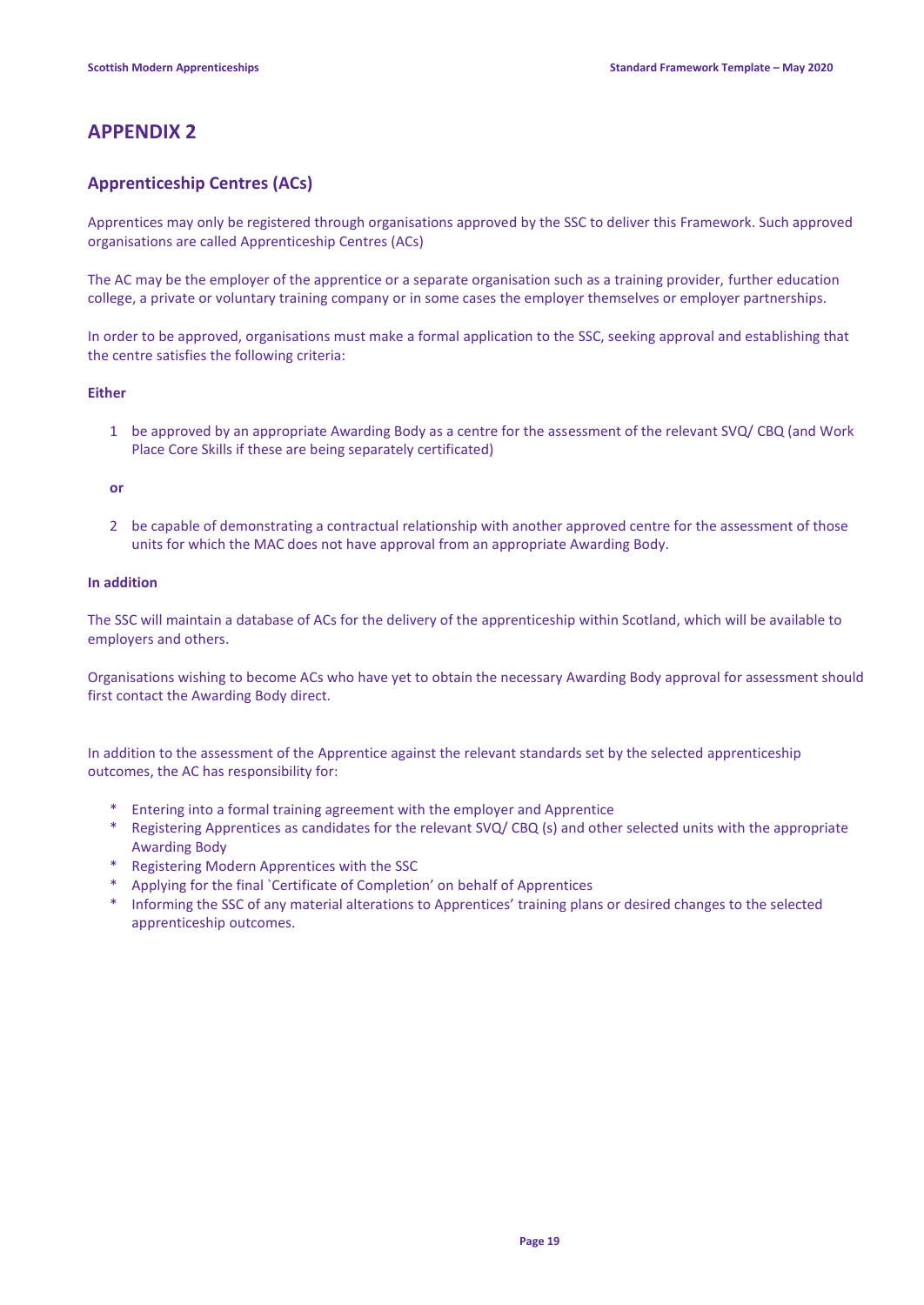# **APPENDIX 3**

### **APPRENTICESHIP SAMPLE TRAINING AGREEMENT**

#### This Training Agreement is entered into by:

| <b>Name of Employer:</b>              |  |
|---------------------------------------|--|
| <b>Name of Apprentice:</b>            |  |
| <b>Name of Apprenticeship Centre:</b> |  |

#### The **Employer's responsibilities (employed status apprentices only)** are to:

- 1 employ the apprentice subject to the employer's usual terms and conditions of employment;
- 2 provide the apprentice with the facilities, training and work place opportunities necessary to achieve the selected Framework outcomes specified in the apprentice's personal training plan;
- 3 pay the apprentice an agreed salary which reflects the obligations of the employer and the opportunities for the apprentice;
- 4 in the event of the employer becoming unable to retain the apprentice after completion of the apprenticeship, to use reasonable endeavours to secure employment elsewhere;
- 5 in the event of the apprenticeship being terminated prematurely by either the employer or apprentice for any reason other than dismissal for unsatisfactory performance or misconduct, to use reasonable endeavours to secure employment and continuation of this apprenticeship elsewhere;
- 6 operate a formal Health and Safety policy and undertake the necessary legal and contractual responsibilities for health and safety of the modern apprentice; and
- 7 operate an Equal Opportunities policy which meets all legal requirements.

#### The **Apprentice's responsibilities** are to:

- 1 work for the employer in accordance with the agreed terms and conditions of employment;
- 2 undertake training, attend courses if required, keep records, and take assessments to be determined by the employer and/or Apprenticeship Centre, and carry out such work as may be required in order to achieve the selected apprenticeship outcomes specified in the apprentice's personal training plan;
- 3 be diligent, punctual, behave in a responsible manner and in accordance with the requirements of Health and Safety legislation relating to the apprentice's responsibilities as an individual; and
- 4 promote at all times the employer's best interests.

#### The **Apprenticeship Centre's responsibilities** are to:

- 1 agree the content of the apprentice's personal training plan as confirming that the selected apprenticeship outcomes and training plans meet the criteria of this apprenticeship
- 2 contract with the employer to provide the training and assessment necessary to enable the apprentice to achieve the selected Framework outcomes specified in the apprentice's personal training plan; and
- 3 use its best endeavours to ensure that the employer provides the modern apprentice with the facilities, training and work place opportunities necessary to achieve the selected Framework outcomes specified in the apprentice's personal training plan.

#### This agreement to be signed by all parties:

| <b>Employer</b>              | Date: |
|------------------------------|-------|
| <b>Apprentice</b>            | Date: |
| <b>Apprenticeship Centre</b> | Date: |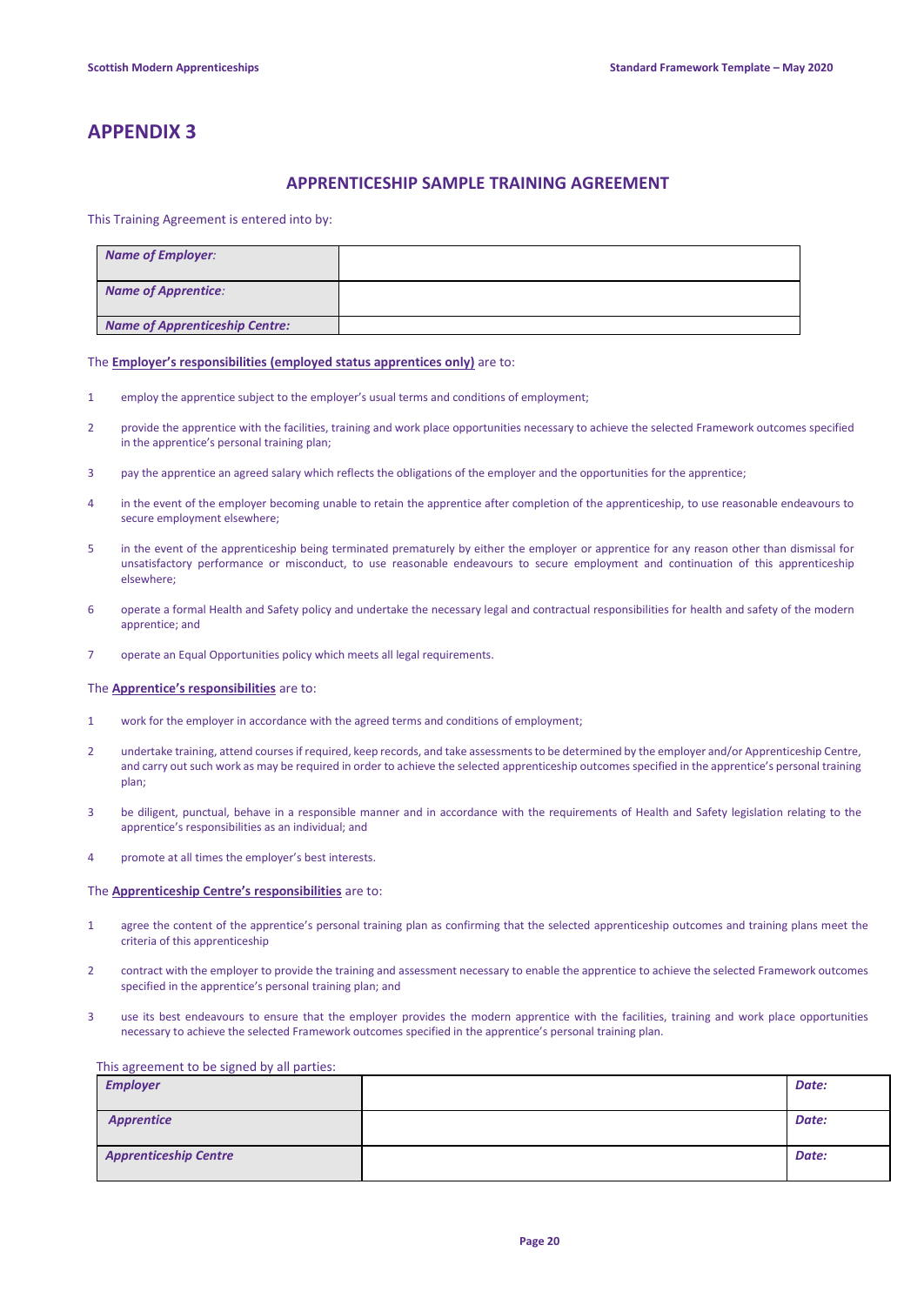# **APPRENTICESHIP TRAINING PLAN**

### **The Apprenticeship Centre**

| Name: |            |
|-------|------------|
|       | Address:   |
|       |            |
|       | Telephone: |
|       | Contact:   |

# **The Apprentice**

| Full name:     |  |
|----------------|--|
|                |  |
| Home address:  |  |
|                |  |
|                |  |
|                |  |
| Work address:  |  |
|                |  |
|                |  |
|                |  |
| Date of birth: |  |
|                |  |

### **The Employer**

| Name:      |  |
|------------|--|
|            |  |
| Address:   |  |
|            |  |
|            |  |
|            |  |
|            |  |
|            |  |
| Telephone: |  |
|            |  |
| Contact:   |  |
|            |  |

### **Skills Development Scotland office**

| Name:      |  |
|------------|--|
| Address:   |  |
|            |  |
|            |  |
| Telephone: |  |
| Contact:   |  |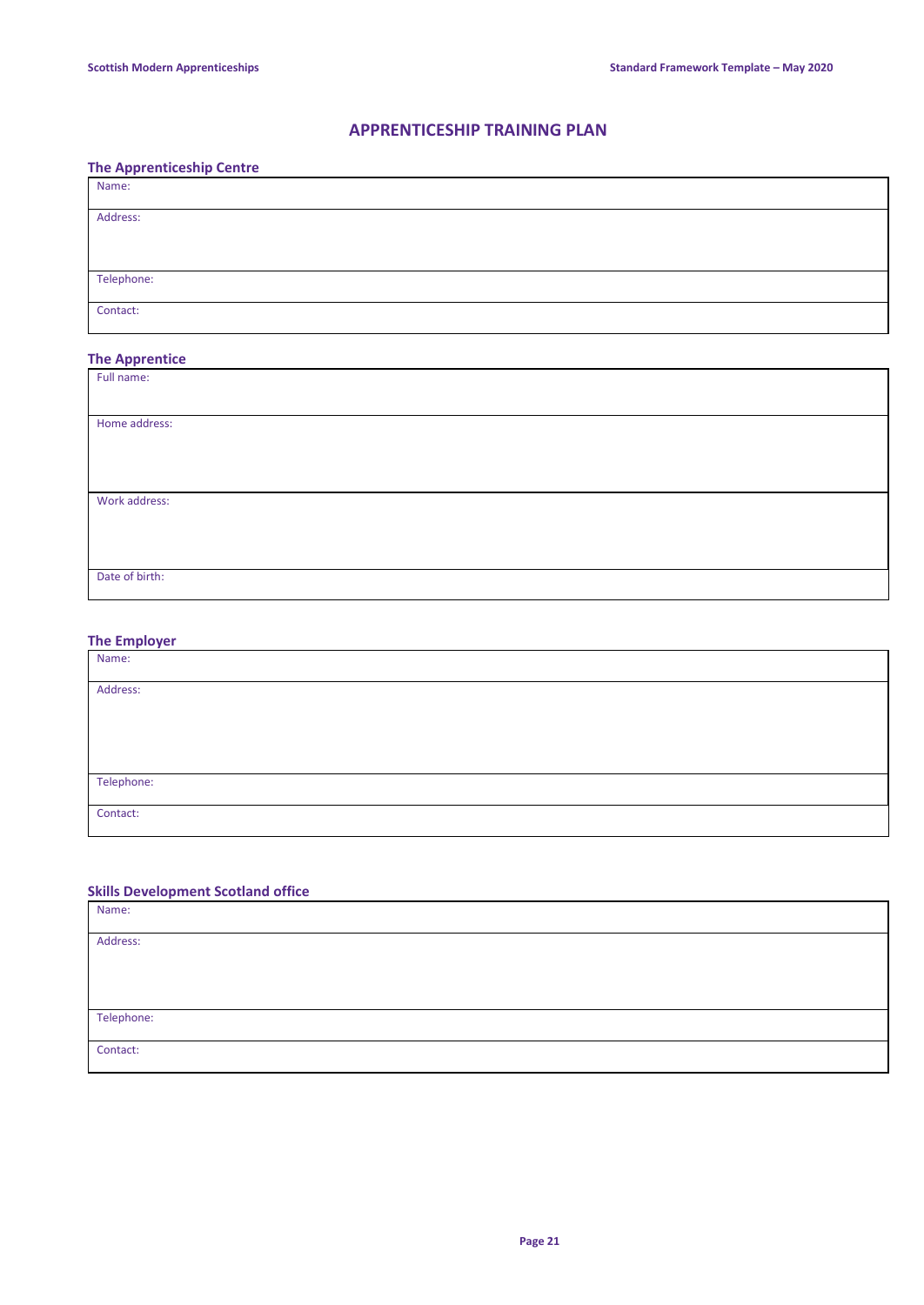### **Apprenticeship selected outcomes** *Mandatory outcomes*

*Candidates must achieve a total of 7 Units from the following award structure to achieve the full qualification at SCQF level 6.*

| <b>SVQ Level 6 - Mandatory Units</b>                                                                                        |                                                                                               | <b>Tick units being</b><br>undertaken | <b>SCQF Level</b> | <b>SCQF Credit</b><br><b>Points</b> |  |
|-----------------------------------------------------------------------------------------------------------------------------|-----------------------------------------------------------------------------------------------|---------------------------------------|-------------------|-------------------------------------|--|
| PHARM01                                                                                                                     | Assist with the provision of a pharmacy service                                               |                                       | 6                 | 6                                   |  |
| PROHSS1                                                                                                                     | Make sure your own actions reduce risks to health and safety                                  |                                       | 5                 | 8                                   |  |
| SCDHSC 241                                                                                                                  | Contribute to the effectiveness of teams                                                      |                                       | 6                 | 9                                   |  |
| SCDHSC0023                                                                                                                  | Develop your own knowledge and practice                                                       |                                       | 6                 | 8                                   |  |
| SVQ Level 6 - Group A Units: Candidates must achieve a minimum of 1 (i.e. maximum of 3) of<br>the following Units           |                                                                                               |                                       |                   |                                     |  |
| PHARM04                                                                                                                     | Provide advice on non-prescribed medicines and products                                       |                                       | 7                 | 11                                  |  |
| PHARM07                                                                                                                     | <b>Receive prescriptions</b>                                                                  |                                       | 5                 | 6                                   |  |
| PHARM09                                                                                                                     | Assemble prescribed items                                                                     |                                       | 6                 | 12                                  |  |
| PHARM12                                                                                                                     | Order pharmaceutical stock                                                                    |                                       | 6                 | 8                                   |  |
| PHARM13                                                                                                                     | Receive pharmaceutical stock                                                                  |                                       | 6                 | 8                                   |  |
| PHARM14                                                                                                                     | Maintain pharmaceutical stock                                                                 |                                       | 6                 | 8                                   |  |
| PHARM15                                                                                                                     | Supply pharmaceutical stock                                                                   |                                       | 6                 | 8                                   |  |
| PHARM17                                                                                                                     | Manufacture and assemble medicinal products                                                   |                                       | $\overline{7}$    | 11                                  |  |
| PHARM19                                                                                                                     | Prepare aseptic products                                                                      |                                       | 7                 | 11                                  |  |
| PHARM20                                                                                                                     | Prepare documentation and materials for the manufacture and<br>assembly of medicinal products |                                       | 5                 | 9                                   |  |
| PHARM21                                                                                                                     | Prepare documentation and materials for the production of<br>aseptic products                 |                                       | 5                 | 9                                   |  |
| PHARM24                                                                                                                     | Provide an effective pharmacy collection and delivery service                                 |                                       | 5                 | 8                                   |  |
| PHARM32                                                                                                                     | Assist in the issuing of prescribed items                                                     |                                       | 6                 | 5                                   |  |
| SVQ Level 6 - Group B Units: Candidates must achieve a minimum of 2 of the following Units<br>(no duplication with Group A) |                                                                                               |                                       |                   |                                     |  |
| SFHHT2                                                                                                                      | Communicate with individuals about promoting their health<br>and wellbeing                    |                                       | 7                 | 10                                  |  |
| SFJCPS8.12                                                                                                                  | Search databases and sources of information                                                   |                                       | 6                 | 6                                   |  |
| CFACSA5                                                                                                                     | Promote additional services or products to customers                                          |                                       | 5                 | 6                                   |  |
| <b>GEN21</b>                                                                                                                | Interact with individuals using telecommunications                                            |                                       | 6                 | 8                                   |  |
| GEN39                                                                                                                       | Contribute to effective multidisciplinary team working                                        |                                       | $\overline{7}$    | 8                                   |  |
| GEN98                                                                                                                       | Promote effective communication in a healthcare environment                                   |                                       | $\overline{7}$    | 8                                   |  |
| <b>Enhancements</b>                                                                                                         |                                                                                               |                                       |                   |                                     |  |
| <b>None</b>                                                                                                                 | <b>None</b>                                                                                   |                                       |                   |                                     |  |